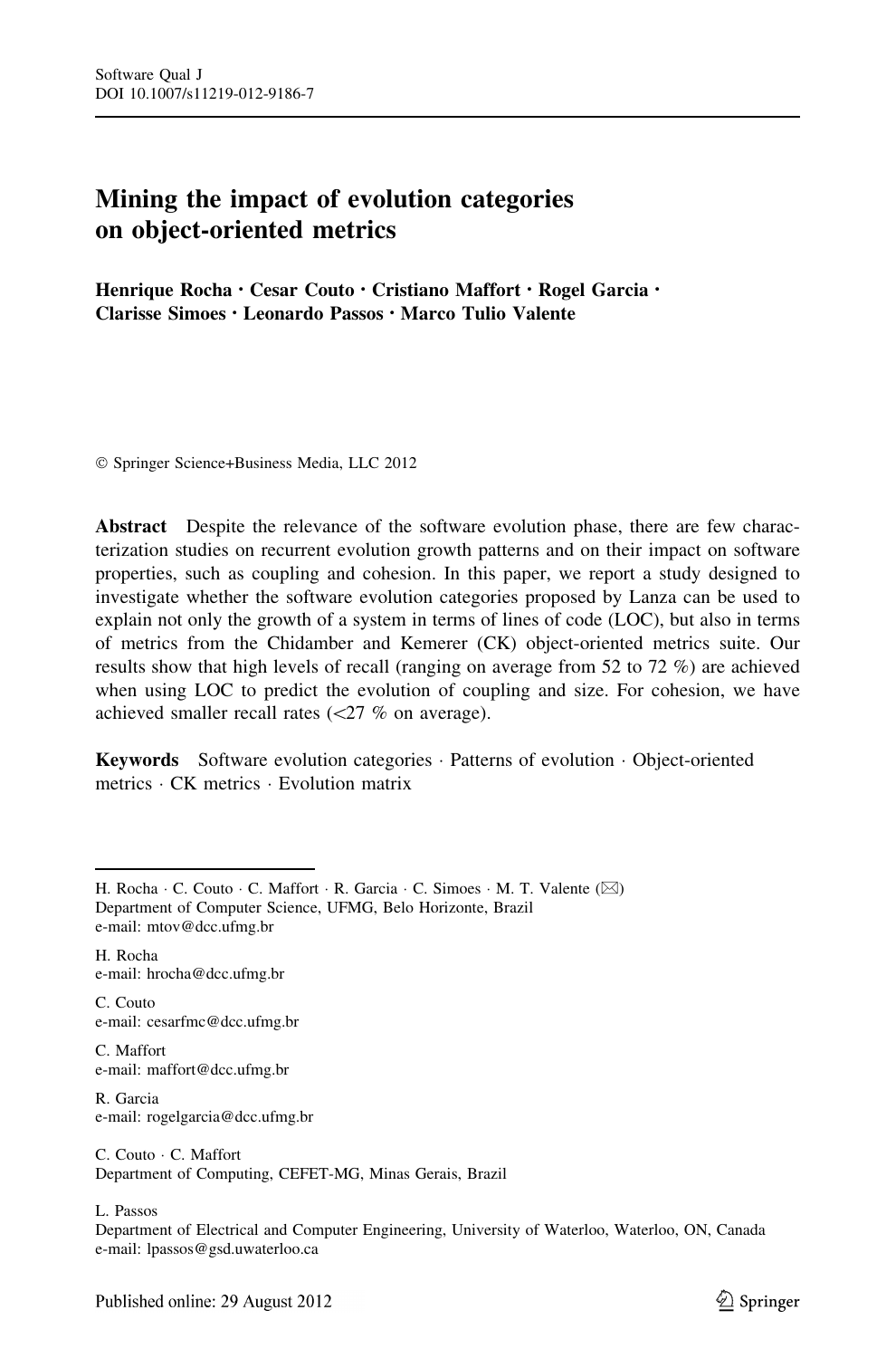## <span id="page-1-0"></span>1 Introduction

As expressed by the Laws of Software Evolution (Lehman et al. [1997\)](#page-18-0), evolution usually contributes to increased software size and complexity and therefore has negative impacts on both internal quality factors (like coupling, cohesion, readability, modularity, and separation of concerns) as well as in external quality factors (like correctness, robustness, and efficiency). However, despite the importance of the evolution phase, there are few studies in the literature aiming to evaluate the main patterns that describe the growth of software systems. This observation contrasts with the amount of work about the patterns of evolution in other research areas. For example, patterns are widely used to model the evolution of biological (Pagel [1999;](#page-18-0) Ledyard [1950](#page-18-0)) and financial systems (Lo et al. [2000](#page-18-0)).

One study of patterns in software evolution is the work of Lanza proposing a categorization of classes based on recurrent patterns detected when investigating techniques for the visualization of object-oriented systems (Lanza [2001\)](#page-18-0). The categories proposed by Lanza rely on a vocabulary mostly taken from the astronomy domain to model the evolution of classes. For example, the proposed categorization covers the following phenomena: rapid growth in class size (supernova), rapid decrease in class size (white dwarf), rapid growth followed by rapid decrease in class size or vice versa (pulsar), class stability (stagnant), and limited class lifetime (dayfly).

Our central goal in this paper is to investigate the impact of the evolution categories proposed by Lanza on the behavior of classical metrics commonly used to evaluate properties of object-oriented systems, such as coupling, cohesion, and size. More specifically, our goal is to investigate whether the occurrence of a given evolution category (measured in terms of lines of code) implies an equivalent bevahior in metrics that are part of the well-known Chidamber and Kemerer (CK) metrics suite (Chidamber and Kemerer [1994\)](#page-17-0). Stated otherwise, we investigate whether the proposed categories can be used to model not only the evolution of a system in terms of lines of code but also in terms of coupling, cohesion, and size. An eventual correlation between evolution categories measured in terms of size and evolution categories measured using the metrics considered in the paper emphasizes the importance of the former over the latter, showing that it is possible to predict the evolution of well-known software metrics by evaluating the evolution of a single size metric: lines of code (LOC).

To summarize, our contributions are threefold. The first contribution is a formal definition for the categories proposed by Lanza (Sect. 2). Our intention is to provide a rigorous specification for the criteria we describe in the paper when searching for evolution categories. The second contribution is a study—reported in Sects. [3](#page-4-0) and [4—](#page-7-0)showing that at least four evolution categories are recurrent: stagnants, supernovas, white dwarfs, and dayflies. To reach this conclusion, we mined for the evolution categories in several versions of 10 open-source Java-based systems, comprising in most cases more than 3 years of evolution. Our third contribution is a study showing an important correlation between evolution categories measured in terms of LOC and evolution categories assessing size, coupling, and, to a less extent, cohesion (Sect. [5\)](#page-11-0). Next, Sect. [6](#page-15-0) discusses threats to validity, Sect. [7](#page-15-0) presents related work, and Sect. [8](#page-17-0) provides concluding remarks.

#### 2 Formal definition

In this section, we provide a formal definition for the categories originally proposed by Lanza to describe the ways that a class can evolve over its lifetime (Lanza [2001\)](#page-18-0). The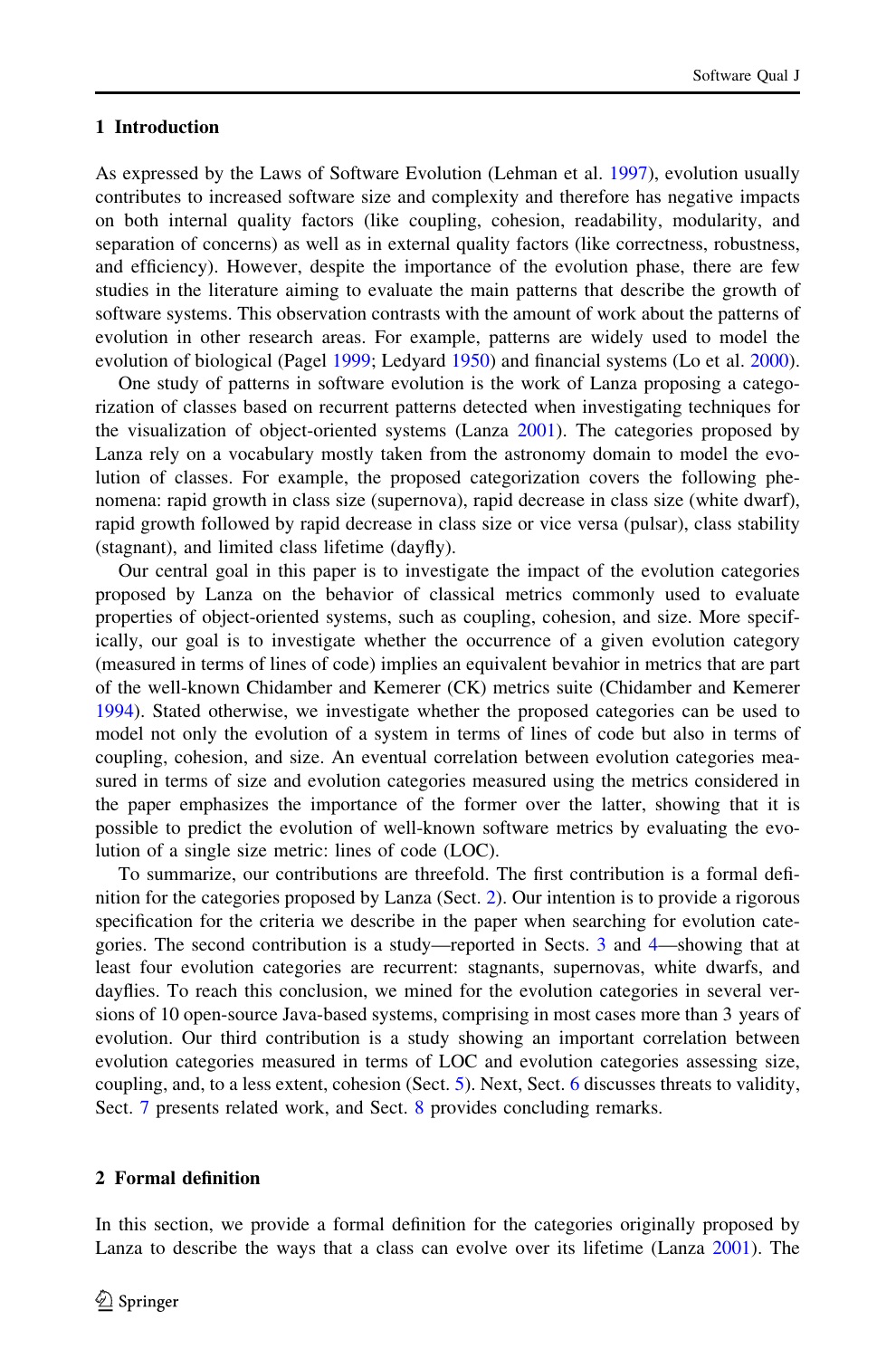<span id="page-2-0"></span>

Fig. 1 Categories of class evolution

following notation is used:  $V_t$  denotes a version of a class C at a given time t and loc( $V_t$ ) is a function that returns the number of LOC of  $V_t$ .

#### 2.1 Supernova

A class with supernova behavior suddenly explodes in size (Fig. 1a).<sup>1</sup> This explosion might be due to major refactorings, to the inclusion of new responsibilities in the class or the finalization of its implementation (i.e., the class could be working as a *stub* or a *sleeper class*). Formally, a class C is a supernova if there are at least two versions  $V_x$  and  $V_{x+t}$  such that

$$
\mathrm{loc}(V_{x+t})\geq k_{sn}\times \mathrm{loc}(V_x),\quad k_{sn}>1, t\leq t_{sn}
$$

that is, a supernova occurs whenever the size of the class increases by at least a factor  $k_{sn}$ , in a maximum time interval  $t_{sn}$ . From this definition, two observations are important: (a) to promote the reuse of the definition in different scenarios and systems, we deliberately do not fix the values of  $k_{sn}$  and  $t_{sn}$ , (b) a class can behave as a supernova more than once during its life cycle.

#### 2.2 White dwarf

A class with white dwarf behavior goes through a sudden reduction in size (Fig. 1b). These classes may, for example, implement requirements that later become obsolete during the evolution of the system. Formally, a class  $C$  is a white dwarf if there are at least two versions  $V_x$  and  $V_{x+t}$  such that

<sup>&</sup>lt;sup>1</sup> The representation of the evolution categories in this figure follows a linear model just for illustrative purposes. As can be checked, the definitions presented in the section do not assume a linear growth or contraction.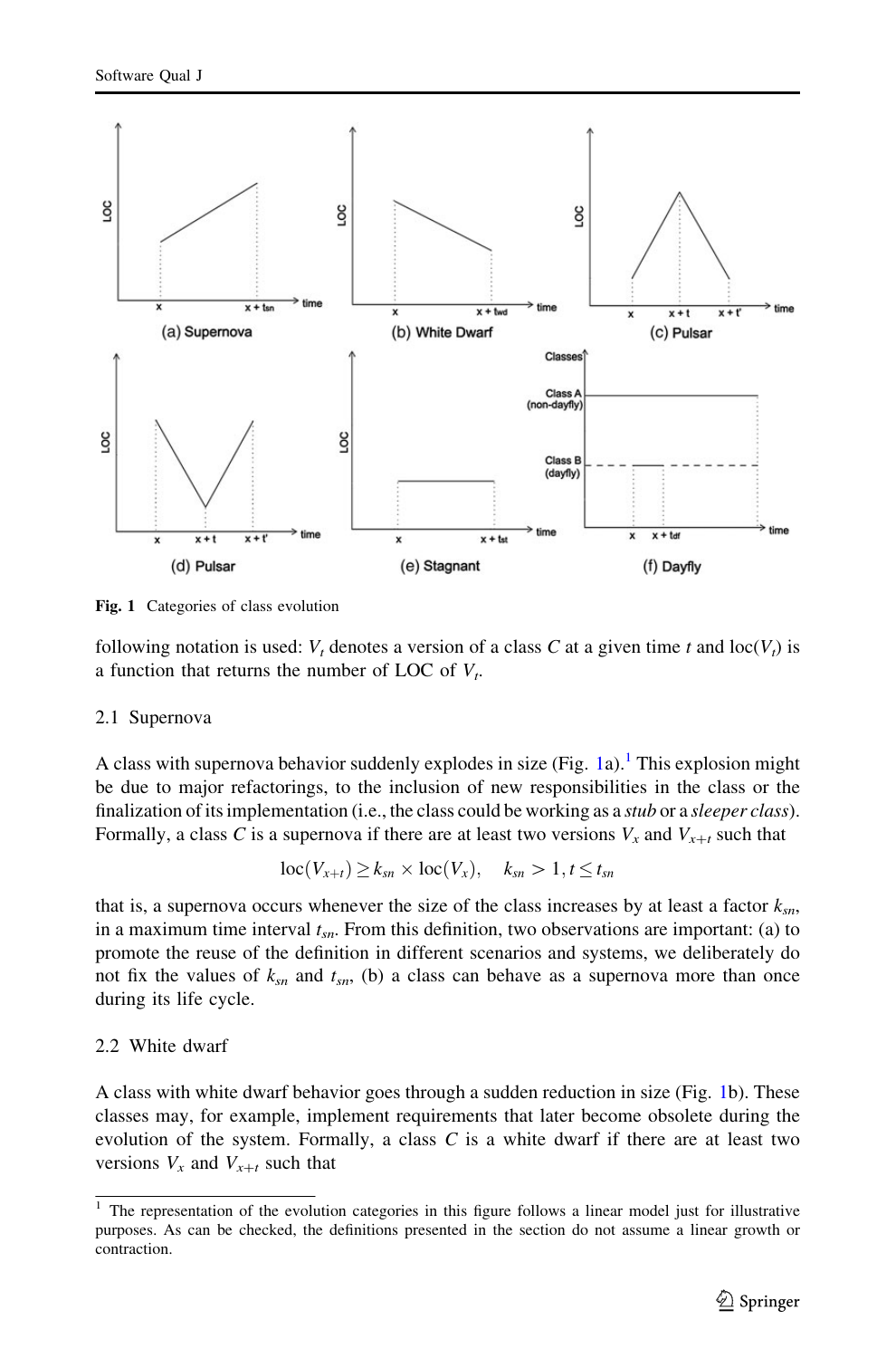$$
\mathrm{loc}(V_{x+t}) \le k_{wd} \times \mathrm{loc}(V_x), \quad k_{wd} < 1, t \le t_{wd}
$$

that is, a white dwarf happens whenever the size of the class decreases by at least a factor  $k_{wd}$ , at a time t lower than a maximum time  $t_{wd}$ .

## 2.3 Pulsar

A class with pulsar behavior is a class whose size increases and then suddenly decreases or vice versa (Fig. [1c](#page-2-0), d). The growth can occur either by adding or refactoring code. Decreases are more likely due to refactorings and restructuring of the class. Formally, a class C has a pulsar including a growth cycle between versions  $V_x$  and  $V_{x+t}$  and a shrinking cycle between versions  $V_{x+t}$  and  $V_{x+t'}$ , where  $t < t' \le t_{ps}$ , if

$$
loc(Vx+t) \ge (1 + kps) \times loc(Vx) \wedge
$$
  

$$
loc(Vx+t') \le (1 - kps) \times loc(Vx+t), \quad 0 < kps < 1
$$

Alternatively, a class with a pulsar behavior can include a decrease cycle between versions  $V_x$  and  $V_{x+t}$  and a cycle of growth between versions  $V_{x+t}$  and  $V_{x+t'}$ , where  $t < t' \le t_{ps}$ , if

$$
loc(Vx+t) \le (1 - kps) \times loc(Vx) \wedge
$$
  

$$
loc(Vx+t') \ge (1 + kps) \times loc(Vx+t), \quad 0 < kps < 1
$$

In these definitions,  $t_{ps}$  represents the maximum time frame for detecting a pulsar (i.e., the cycles of growth and decrease must occur in this time window) and  $k_{ps}$  denotes the minimum factor that characterizes both the growth  $(1 + k_{ps})$  and the decrease  $(1 - k_{ps})$ phases of a pulsar.

#### 2.4 Stagnant

A class contains a stagnant when its size remains nearly constant over several versions (Fig. [1e](#page-2-0)). This stability might occur for many reasons. Examples include an obsolete class that is not removed from the system or a class with a stable design. Formally, a class  $C$  is a stagnant if

$$
\frac{|\text{loc}(\mathbf{V}_{x+t}) - \text{loc}(\mathbf{V}_x)|}{\text{loc}(V_x)} \le k_{st}, \quad \forall t \le t_{st}, \quad k_{st} \approx 0, \quad k_{st} \ge 0
$$

that is, a class with a difference in size (in relative values) between any two versions  $V<sub>x</sub>$  and  $V_{x+t}$ , separated by a maximum time  $t_{st}$ , lower than a small, but nonnegative factor  $k_{st}$ .

#### 2.5 Dayfly

A dayfly is a class with a limited and short lifetime (Fig. [1f](#page-2-0)). Such classes are created, for example, to implement a requirement that is later discarded. Formally, a class  $C$  is a dayfly when its lifetime is less or equal than  $t_{df}$  time units:

$$
loc(V_{x-1}) = -1 \wedge
$$
  
\n
$$
loc(V_x) > 0 \wedge loc(V_{x+1}) > 0 \wedge \cdots \wedge loc(V_{x+t}) > 0 \wedge
$$
  
\n
$$
loc(V_{x+t+1}) = -1, t \leq t_{df}
$$

In this definition,  $loc(V_i) = -1$  denotes that the class under analysis is not implemented in version  $V_i$ .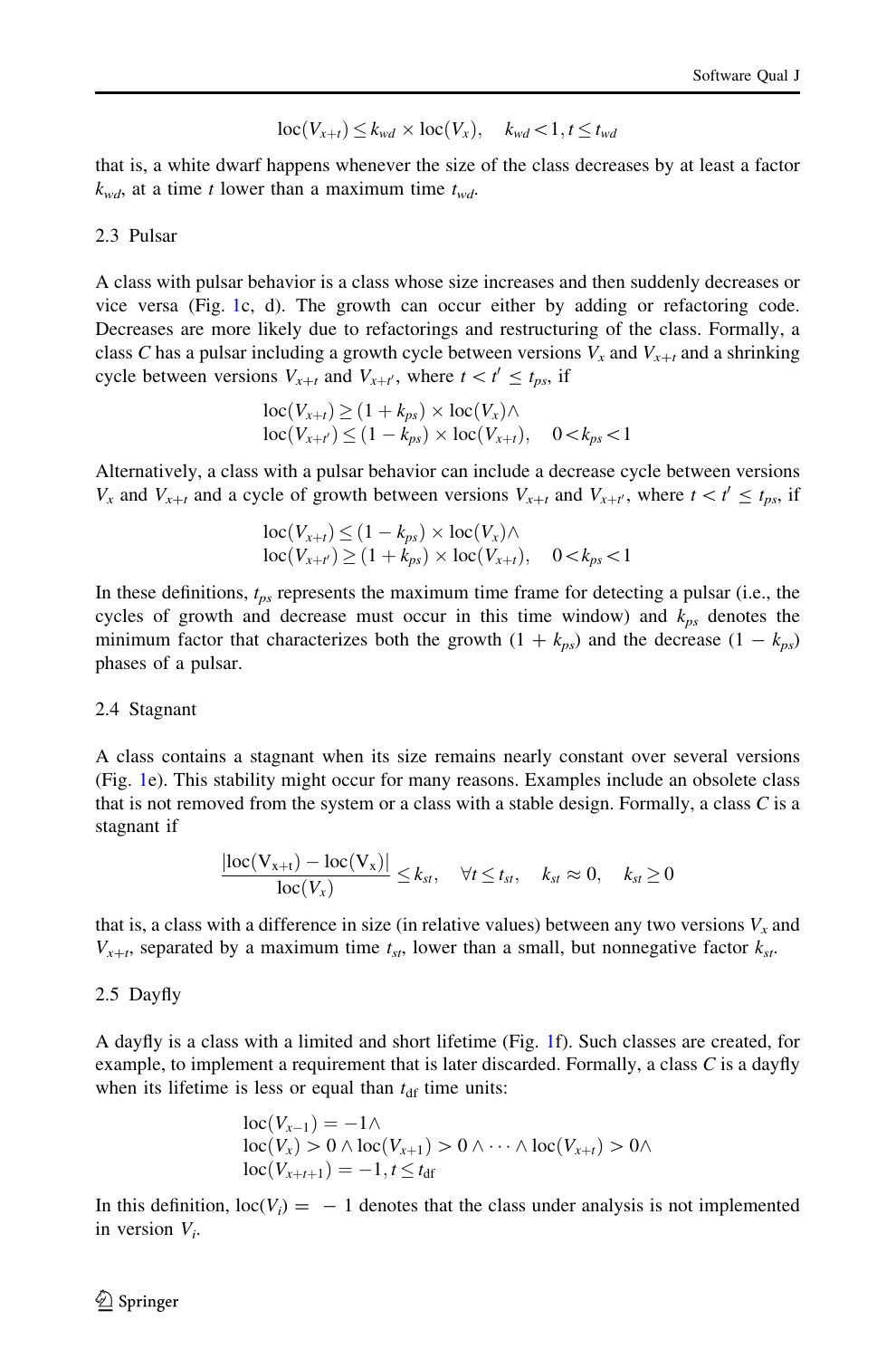#### <span id="page-4-0"></span>3 Dataset

Our dataset was originally conceived by D'Ambros et al. [\(2010](#page-17-0)) to evaluate bug prediction techniques. It includes temporal series for seventeen metrics of source code, including the number of LOC and the CK metrics suite. The metrics have been extracted in intervals of biweeks for four well-known Java-based systems: Eclipse JDT Core, Eclipse PDE UI, Equinox, and Lucene.<sup>2</sup> We extend the benchmark provided by D'Ambros in two ways: (a) by expanding the original time series of two systems: Eclipse JDT Core (from 91 to 183 biweeks) and Eclipse PDE UI (from 97 to 191 biweeks), and (b) by including historical information relative to another six open-source systems: Hibernate (a persistence framework), Spring (an application development framework), JabRef (a bibliography reference manager), PMD (a source code analyzer), TV-Browser (an electronic TV guide), and Pentaho Console (a console to administer business intelligence applications). It is also important to highlight that in the case of four systems—JabRef, PMD, TV-Browser, and Pentaho Console—our extension includes their complete evolution history (i.e., since the beginning of their development). Table [1](#page-5-0) provides detailed information on our dataset.

To create this dataset, we extract the source code of each considered version from the associated revision control platforms in intervals of biweeks. We then use the Moose platform<sup>3</sup> to extract LOC and CK metrics values for each class of each considered version, excluding only test classes. Particularly, we have relied on VerveineJ—a Moose application—to parse the source code of each version and to generate MSE files. MSE is the default file format supported by Moose to persist source code models. Because Moose's current version does not calculate three CK metrics (CBO, LCOM, and RFC), we extend the platform with new routines for this purpose.

#### 3.1 Growth models

In Fig. [2,](#page-5-0) we show the growth of the systems investigated in this study. We also evaluate the best growth trend model for each system, as presented in Table [2.](#page-6-0) For this purpose, we rely on Excel's trendline function, as described by Mens et al. ([2008](#page-18-0)), to verify the fitness of the presented growth to the following models: quadratic, linear, exponential, and logarithmic models. In the case of quadratic models, we use the quadratic coefficient  $a$  to classify the growth as superlinear  $(a>0)$  or sublinear  $(a<0)$ . Logarithmic growth is also classified as sublinear. Finally, to choose the model that best describes our data, we use the coefficient of determination  $(R^2)$  provided by each regression model. An  $R^2 = 1.0$  indicates that the values predicted by the model perfectly fits the observed data. To avoid the extra complexity inherent to nonlinear models, we give a bonus of 5 % to the  $R^2$  provided by the standard linear regression (i.e., in Table [2,](#page-6-0) we only indicated a nonlinear model as the "best model" when its coefficient of determination is more than  $5\%$  greater than the linear model). As we can observe, five systems have a linear growth model, four systems have a sublinear growth model, and a single system has a superlinear growth.

Therefore, our results reinforce the Lehman's law of ''Continuing Growth'' as a plausible model for the behavior of software systems, in terms of size (as visually shown in Fig. [2\)](#page-5-0). However, it is difficult to make generalizations on the mathematical models

<sup>2</sup> The original dataset includes a fifth system (Mylyn). However, we have not considered this system because the dataset includes information for only 47 biweeks of its evolution.

<sup>3</sup> [http://www.moosetechnology.org.](http://www.moosetechnology.org)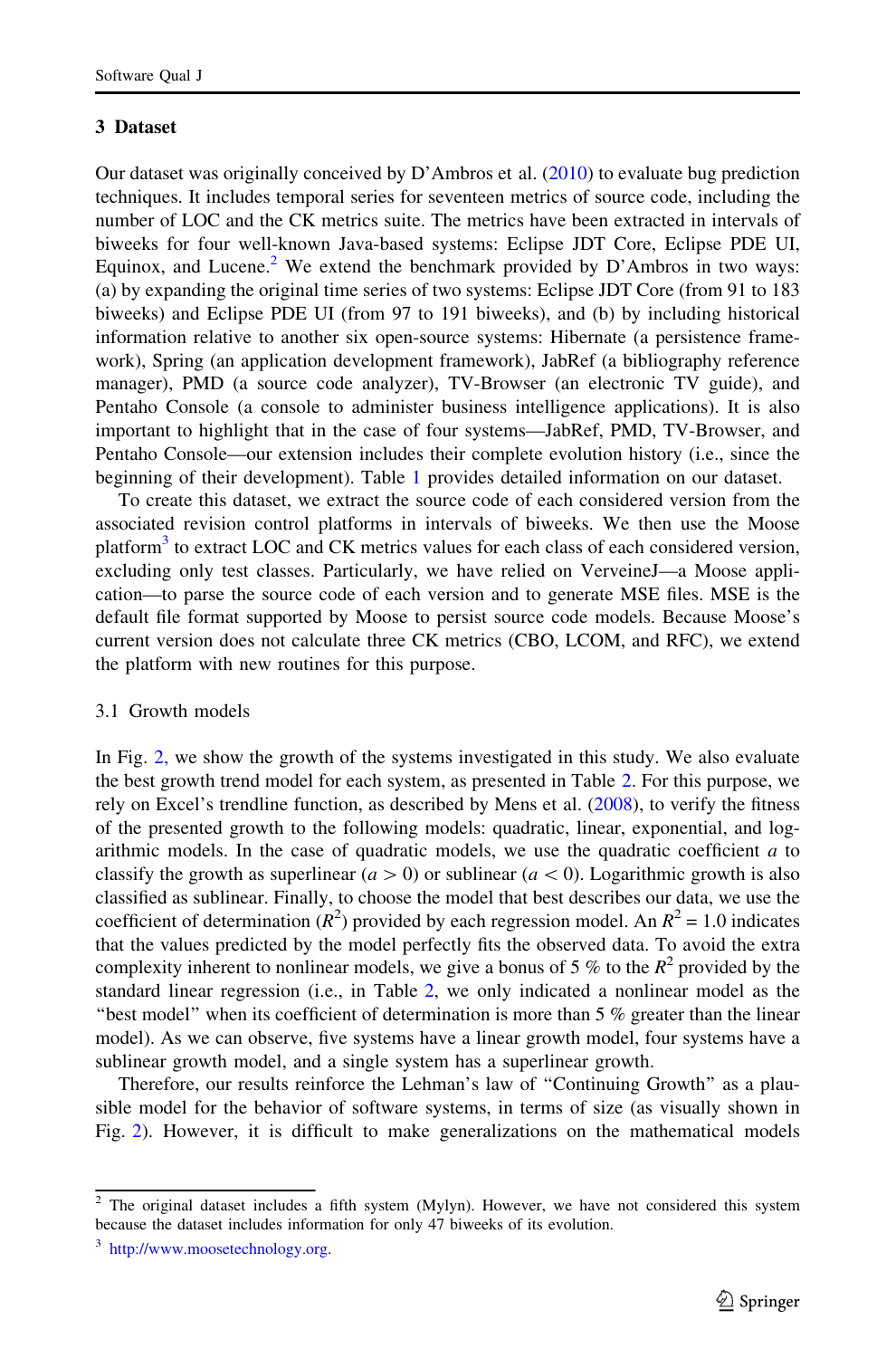| System             | Period                | No. of classes | No. of versions |
|--------------------|-----------------------|----------------|-----------------|
| Eclipse JDT        | 07/01/2001-06/14/2008 | 1,368          | 183             |
| <b>Eclipse PDE</b> | 06/01/2001-09/06/2008 | 3,082          | 191             |
| Equinox            | 01/01/2005-06/14/2008 | 431            | 91              |
| Lucene             | 01/01/2005-10/04/2008 | 946            | 99              |
| Hibernate          | 06/13/2007-03/02/2011 | 1216           | 98              |
| Spring             | 12/17/2003-11/25/2009 | 1,845          | 156             |
| JabRef             | 10/14/2003-11/11/2011 | 823            | 212             |
| <b>PMD</b>         | 06/22/2002-12/11/2011 | 1.425          | 248             |
| TV-browser         | 04/23/2003-08/27/2011 | 1,229          | 221             |
| Pentaho            | 04/01/2008-12/07/2010 | 317            | 72              |
| Total              |                       | 12.682         | 1.571           |



Fig. 2 Growth of the systems considered in the first study

governing such growth (as showed in Table [2](#page-6-0) and reported in other studies (Godfrey and Tu [2000](#page-17-0); Mens et al. [2008\)](#page-18-0)).

We have also modeled the growth at the class level. For this purpose, we only consider classes whose size varies in the versions we have analyzed. In fact, 5,575 classes from our sample have a constant size over the entire study time frame (accounting for 43.9 % of the considered classes) and therefore were discarded. For the remaining classes, we investigate whether their growth fits a linear model. Figure [3](#page-6-0) shows a histogram with the distribution of the coefficient of determination for the linear regressions calculated at the class level. We can observe that in most cases, the measured  $R^2$  values are inferior to 0.75. In only 1,152 classes (16.2 %), the  $R^2$  values are  $>0.75$ .

#### <span id="page-5-0"></span>Table 1 Dataset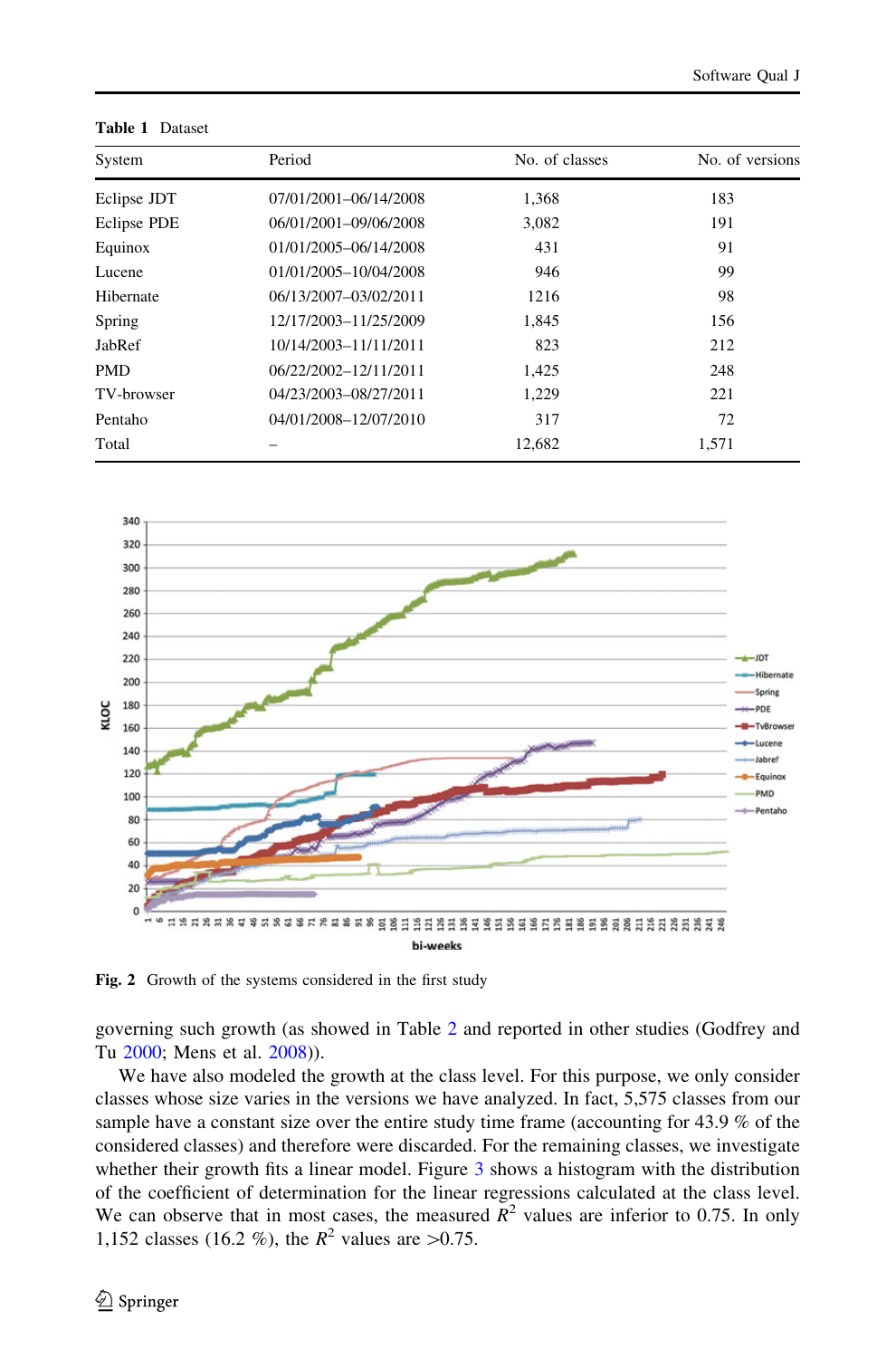| System             | Best growth model       | Growth equation                   | $R^2$ |
|--------------------|-------------------------|-----------------------------------|-------|
| Eclipse JDT        | Linear                  | $y = 1,106.3x + 129,523$          | 0.97  |
| <b>Eclipse PDE</b> | Linear                  | $y = 720.85x + 9.571.1$           | 0.97  |
| Equinox            | Linear                  | $y = 115.9x + 37.885$             | 0.90  |
| Lucene             | Linear                  | $y = 442.62x + 44.250$            | 0.91  |
| Hibernate          | Superlinear (quadratic) | $y = 6.6x^2 - 336.8x + 92,486$    | 0.91  |
| Spring             | Sublinear (quadratic)   | $y = -6.1x^2 + 1,698.5x + 16,397$ | 0.99  |
| JabRef             | Sublinear (quadratic)   | $y = -1.7x^2 + 655.8x + 11,066$   | 0.99  |
| <b>PMD</b>         | Linear                  | $y = 134.6x + 20.997$             | 0.92  |
| TV-browser         | Sublinear (quadratic)   | $y = -2.6x^2 + 1.066.9x + 5169.6$ | 0.99  |
| Pentaho            | Sublinear (logarithm)   | $y = 2,785.9 \ln(x) + 4,584.7$    | 0.87  |

<span id="page-6-0"></span>Table 2 Linear regression



Fig. 3  $R^2$  coefficients for the linear regressions at the class level

To explain these results, we measured the number of white dwarfs per class in the following segments:  $R^2 \le 0.25$  and  $R^2 > 0.75$ , using  $t_{wd} = 1$  and  $k_{wd} = 0.9$ . For the first segment, there are 0.45 white dwarfs per class; on the other hand, for the last segment, white dwarfs' density is around half this value (0.24 white dwarfs/class). Considering that white dwarfs are disruptive events for linear growth, such events are—as expected—much more common in the first segment.

#### 3.2 Conclusions

Linear and sublinear models—including quadratic and logarithmic models—best explain the overall growth of nine out of the 10 systems that we evaluated. On the other hand, linear models cannot explain the growth behavior of fine-grained components, such as classes, which confirms results from previous work (Godfrey and Tu [2000\)](#page-17-0). Therefore, our findings reinforce the importance of studying the growth behavior of individual classes, which is the central purpose of the evolution categories considered in this paper.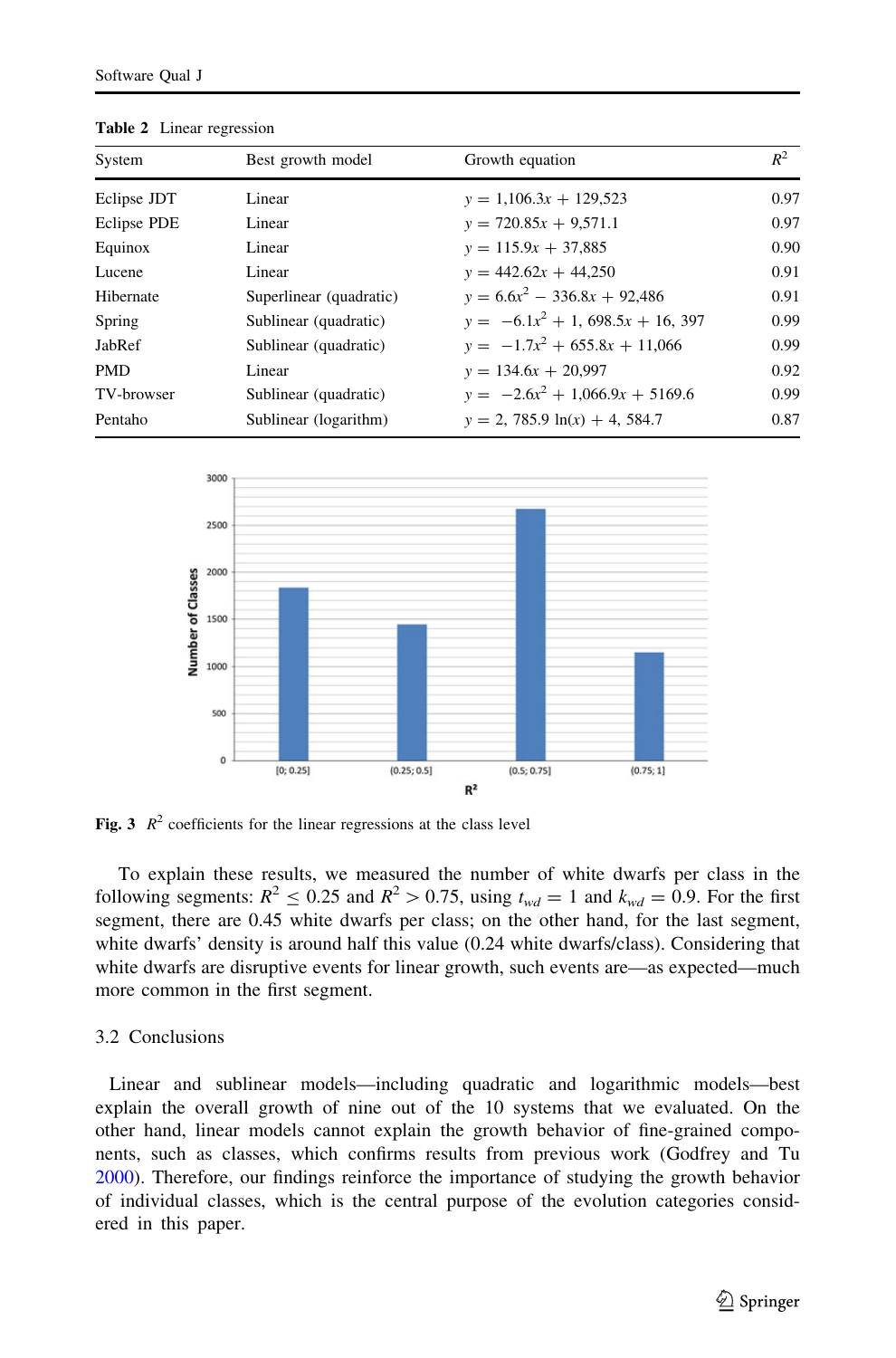# <span id="page-7-0"></span>4 Mining for categories of class evolution

In this section, we describe a study to check whether the categories of evolution—as formalized in Sect. [2](#page-1-0)—are actually found in real software evolution settings.

# 4.1 Tool support

To mine for the five categories of evolution, we implemented a small Java system that searches for the categories using the definition proposed in Sect. [2](#page-1-0). The input of this program is a table whose rows are the classes that existed in at least one version of the target system and the columns represent the biweeks considered in the study. A cell  $(r, c)$  in this table contains the size (in LOC) of the class in row r at the biweek represented by column  $c$ . The output of the program is a list of the classes that match each of the categories of evolution considered in the paper. For each matching category, the program also outputs some information (for example, for a supernova, it outputs the initial and final biweeks of the supernova, with the size of the class in both versions and the growth rate).

4.2 Parameters calibration and estimation

A critical decision when mining for the evolution categories is setting the parameters used in the formal definitions presented in Sect. [2.](#page-1-0) To help in this decision, we tested several possible values using the systems in our dataset as input, $4 \sinh n$  to check how our results are affected by different parameter values. Figures [4](#page-8-0) and [5](#page-9-0) show the percentage of classes presenting each of the evolution categories, which is summarized as follows:

- Figure [4](#page-8-0)a shows how the number of supernovas is affected by changing the time interval followed in the observation (x axis) and the growth factor  $k_{sn}$ . As expected, the number of supernovas increases as we increase the time interval or decrease the growth factor.
- Figure [4](#page-8-0)b shows the analysis for white dwarfs. We can see that the results are greatly affected by changing the shrinking factor  $k_{wd}$ , but not by variations in the observation time. In other words, significant reductions in the size of a class tend to occur quickly, in the interval of a single biweek.
- Figure [4](#page-8-0)c shows the analysis for pulsars. The number of pulsars is mostly affected by changes in the growth/shrinking parameter  $k_{ps}$ . However, in the best scenario observations lasting 12 biweeks and  $k_{ps} = 0.3$ —the percentage of classes with a pulsar behavior is slightly  $>1$  %.
- Figure [4](#page-8-0)d shows how changes in the time frame followed in the observation and in the parameter  $k_{st}$  affect the number of stagnants. The figure shows that the detection of stagnants is not affected by changes in  $k_{st}$ , that is, stagnants tend to have a near constant number of LOC. On the other hand, the number of stagnants is heavily impacted by the observation threshold. For example, for observations lasting 12 biweeks, the number of stagnants is four times the number of classes, whereas in the case of observations lasting 60 biweeks, this value is reduced to around 50 % of the classes.

<sup>4</sup> For Eclipse JDT and Eclipse PDE, we only considered the original time frame of the series available in the D'Ambros dataset.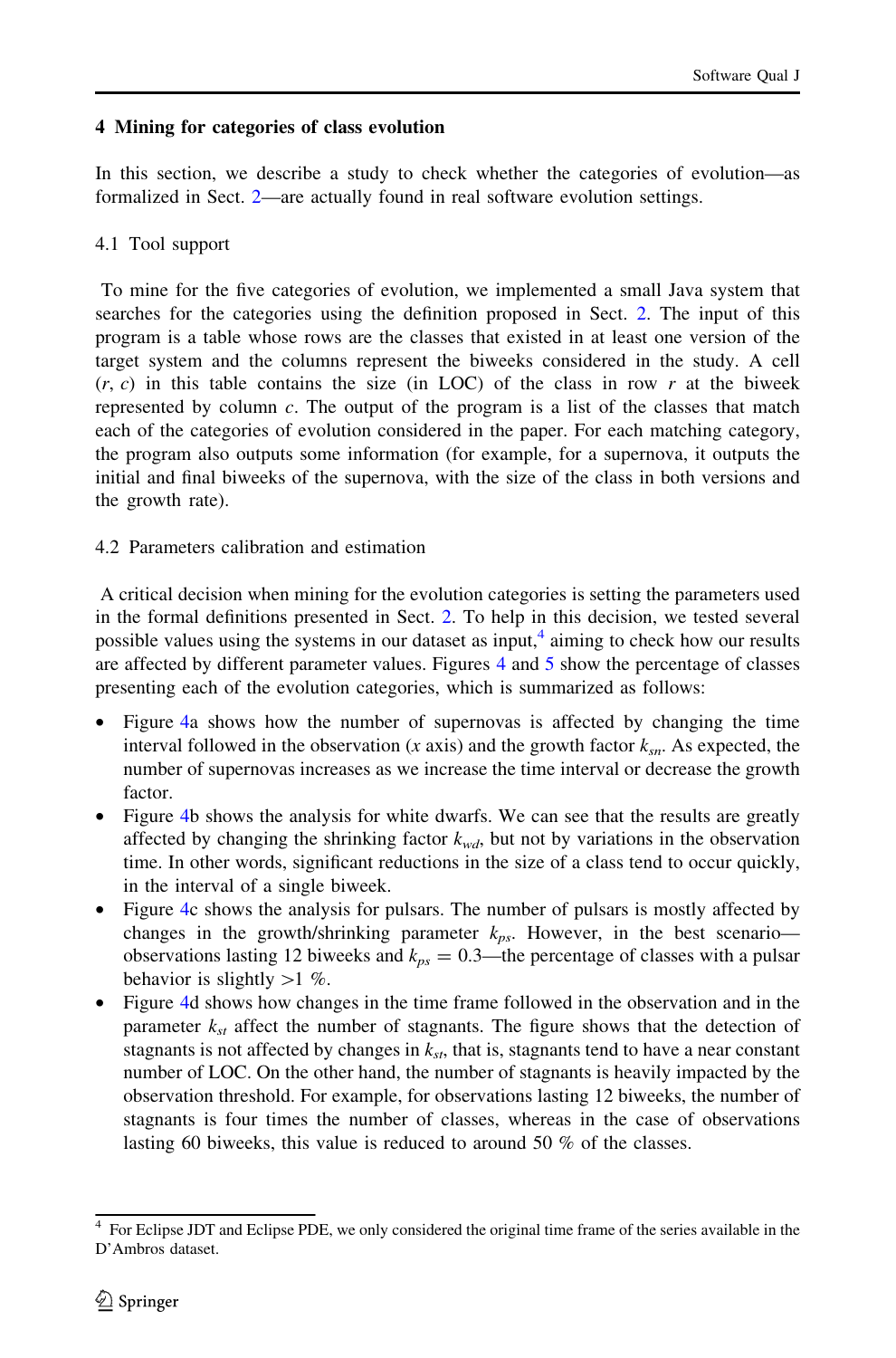<span id="page-8-0"></span>

Fig. 4 Effect of the input parameters in four evolution categories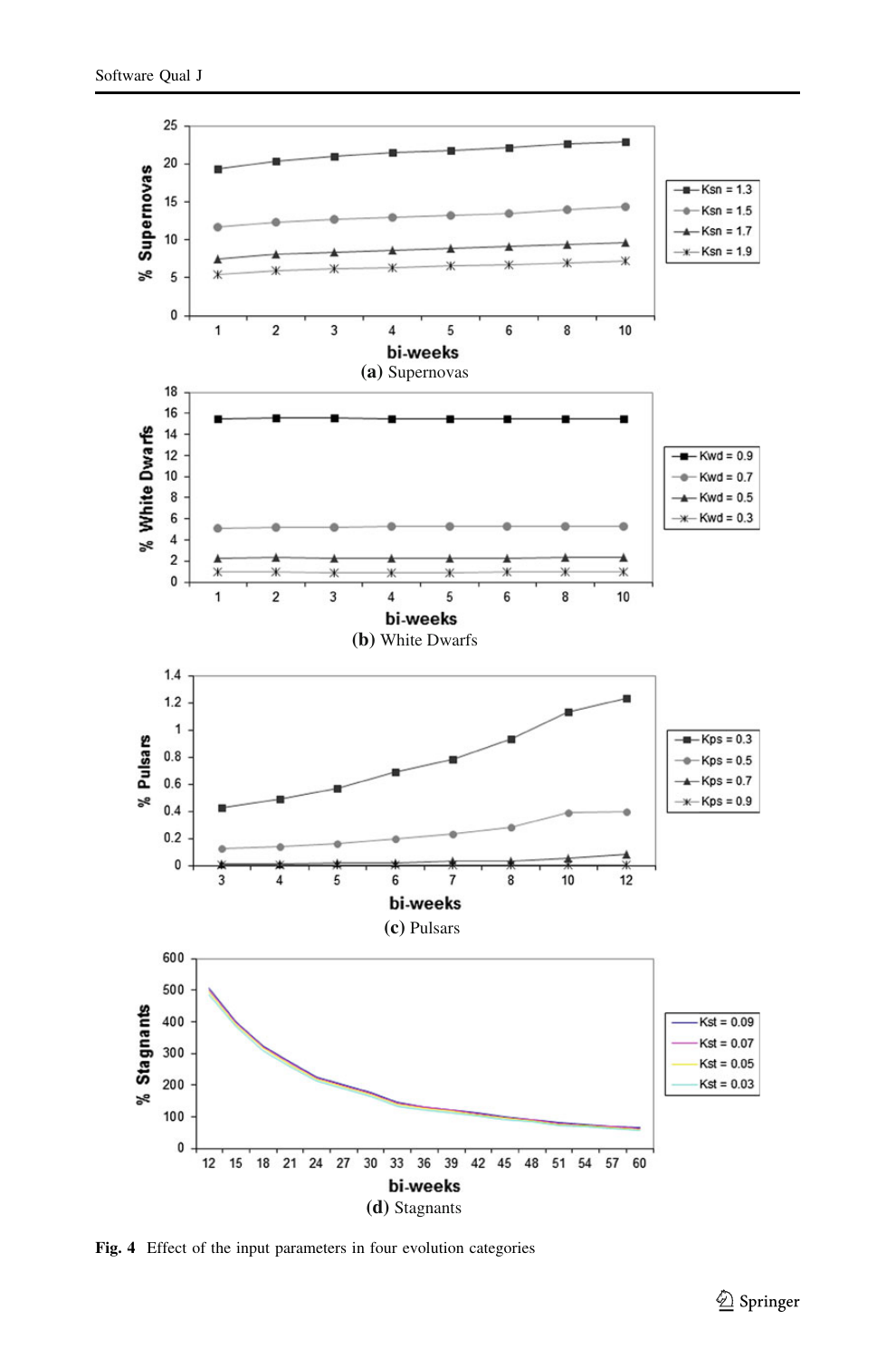<span id="page-9-0"></span>

Fig. 5 Effect of the input parameters in the number of dayflies

Figure 5 shows the analysis for dayflies. We can observe that lifetimes  $>12$  biweeks have a minor impact in the number of dayflies. For example, assuming a maximal lifetime of 12 bi-weeks, we have counted around 7 % of dayflies. Increasing the interval to 20 biweeks, the percentage of dayflies increases to around 8.5 %.

Based on this analysis, we decided to set the input parameters in the following way:

- Supernova:  $k_{sn} = 1.5$  and  $t_{sn} = 5$  bi-weeks.
- White dwarf:  $k_{wd} = 0.7$  and  $t_{wd} = 1$  bi-week.
- Pulsar:  $k_{ps} = 0.5$ , and  $t_{ps} = 7$  bi-weeks.
- Stagnant:  $k_{st} = 0.03$  and  $t_{st} = 36$  bi-weeks.
- Dayfly:  $t_{df} = 7$  bi-weeks.

We follow two criteria to make this selection. When the detection of an evolution category is heavily impacted by a given parameter, we select the average between the best and the worst values, among the tested values. For example, we set  $t_{st} = 36$  biweeks, which is the average between our inferior and superior limits for stagnants. When the detection is not affected by a given parameter, we select the lowest value tested. For instance, we set  $k_{st} = 0.03$  for stagnants.

## 4.3 Results

Table [3](#page-10-0) shows the number of evolution categories detected in the systems considered in this first study. Each cell of this table contains the number of occurrences of each category. In addition, each value is accompanied by its percentage (shown in parenthesis) relative to the total of number of classes in each system. It is worth noting that the mined categories are not mutually exclusive. For instance, a class may behave as a pulsar for a period of time and then become a white dwarf. As another observation, a class may also behave as stagnant more than once along its lifecycle. This fact explains why some of the values showed in Table [1](#page-5-0) are  $>100$  %.

Next, we comment the results of our mining study for each evolution category:

• Stagnants are a fairly common phenomenon, as indicated by the study of the class-level growth in Sect. [3](#page-4-0). In fact, the number of stagnants usually exceeds the total number of classes in the systems. JabRef is the system with the highest percentage of stagnants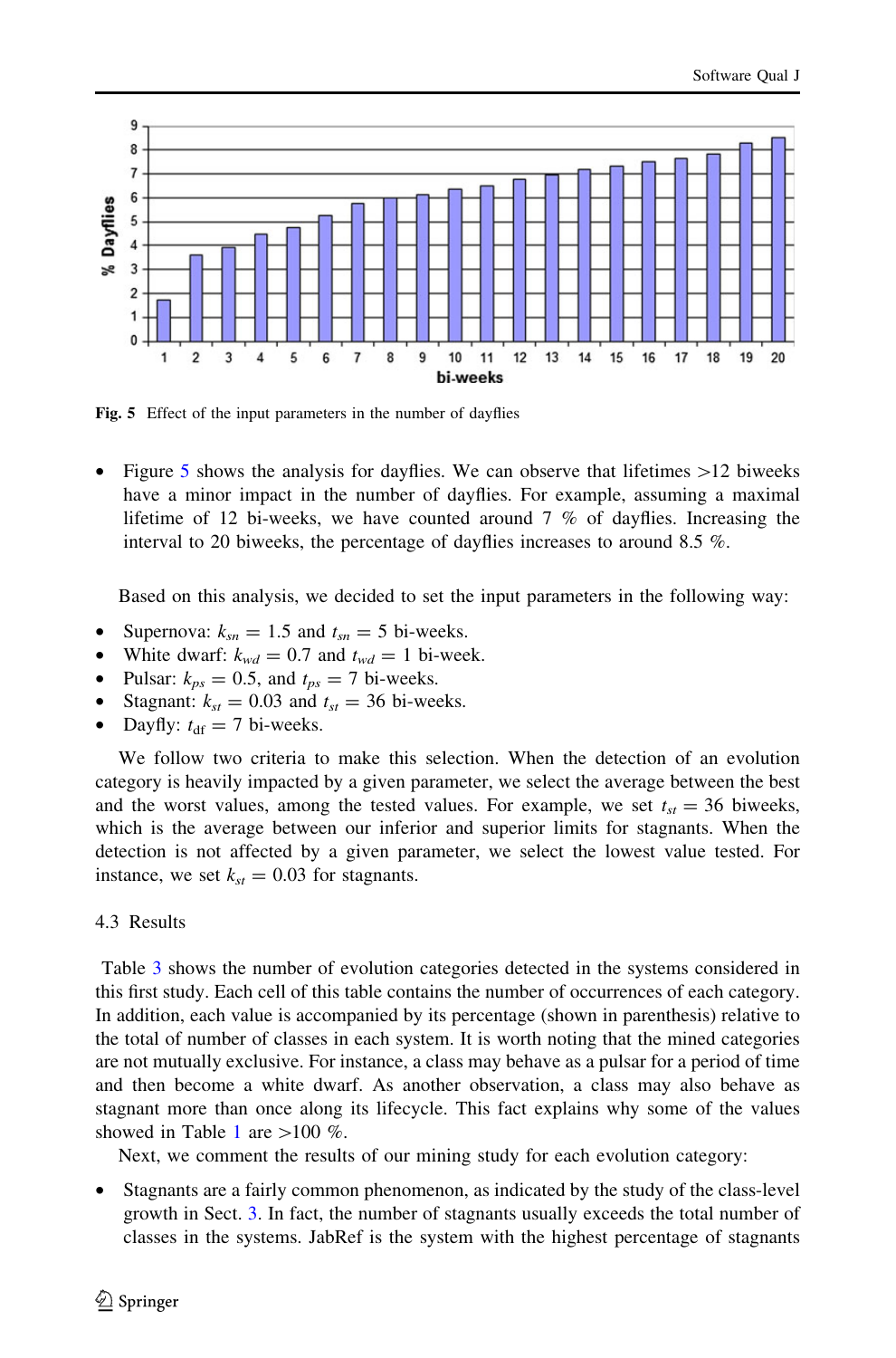| System             | Stagnant      | Supernova  | White dwarf | Dayfly     | Pulsar  |
|--------------------|---------------|------------|-------------|------------|---------|
| Eclipse JDT        | 1,560(1,14.0) | 285 (20.8) | 89 (6.5)    | 67(4.8)    | 4(0.2)  |
| <b>Eclipse PDE</b> | 1,439 (46.6)  | 380 (12.3) | 188 (6.0)   | 655 (21.2) | 13(0.4) |
| Equinox            | 233(54.0)     | 40(9.2)    | 28(6.4)     | 13(3.0)    | 1(0.2)  |
| Lucene             | 589 (62.2)    | 91 (9.6)   | 25(2.6)     | 16(1.6)    | 2(0.2)  |
| Hibernate          | 1,449 (119.1) | 89 (7.3)   | 13(1.0)     | 5(0.4)     | 2(0.1)  |
| Spring             | 2,137 (115.8) | 575 (31.1) | 170 (9.2)   | 168(9.1)   | 6(0.3)  |
| JabRef             | 1,865 (226.6) | 136 (16.5) | 33(4.0)     | 32(3.8)    | 0(0.0)  |
| <b>PMD</b>         | 1,545 (108.4) | 173(12.1)  | 87(6.1)     | 78 (5.4)   | 11(0.7) |
| TV-browser         | 1,685(137.1)  | 244 (19.8) | 77(6.2)     | 91 (7.4)   | 3(0.2)  |
| Pentaho            | 106(33.4)     | 40(12.6)   | 13(4.1)     | 86 (27.1)  | 0(0.0)  |

<span id="page-10-0"></span>Table 3 Absolute and relative occurrences of the evolution categories

(226.6 %), whereas Pentaho presents the lowest percentage (33.4 %). Figure [2](#page-5-0) validates Lehman's sixth law of software evolution that states that software systems are predestinated to grow continuously. However, the high number of stagnants we have detected suggests that such growth—at least when measured at the class level happens in well-defined and delimited snapshots (i.e., at the class level, growth is not a strictly increasing function).

- Supernovas are also common. For example, they are observed in more than 9 % of the classes in all systems, with the exception of Hibernate. Spring is the system with the highest relative number of supernovas (31.1 %). Combined with the results for stagnants, the values related to supernovas suggest that most class growth happens in the form of a burst.
- White dwarfs are less frequent than supernovas, responding for at most 6.5  $\%$  of occurrences in nine out of 10 systems. Spring has been the system with more white dwarfs (9.2 %). In general, these values suggest that it is more common to observe bursts of growth than bursts of contraction when monitoring size at the class level.
- Dayflies are less common than white dwarfs, with the exception of three systems (Eclipse PDE, TV-Browser, and Pentaho). Moreover, Hibernate is the systems with the lowest number of dayflies (only five classes) and 27.1 % of the Pentaho Console classes appear and disappear soon after.
- Finally, pulsars are rare events, occurring in fewer than 1 % of the classes of the 10 systems.

To complement the previous analysis, we also measure how much of the lifetime of the evaluated classes is modeled by the considered evolution categories. Specifically, there are segments in a class lifetime that do not fit any of the studied evolution categories, which we refer as undefined time frames. The undefined ratio is the percentage of a lifetime that a class remains in an undefined state. Figure [6](#page-11-0) shows the cumulative distribution function for the undefined ratios for the classes of the considered systems (i.e., for each system, the function maps a given undefined ratio  $p$  to the probability of a class having an undefined ratio less or equal to p). The distribution functions reveal that undefined ratios of  $\langle 20 \, \% \rangle$ ranges from 14.3 % of the classes in the Hibernate system to 74.5 % of the classes in the PMD system. However, by our definition, the segments of stability with fewer than 36 biweeks are computed as undefined (and not as stagnants). After adding such segments to the small segments that not match any of the evolution categories, we find that the overall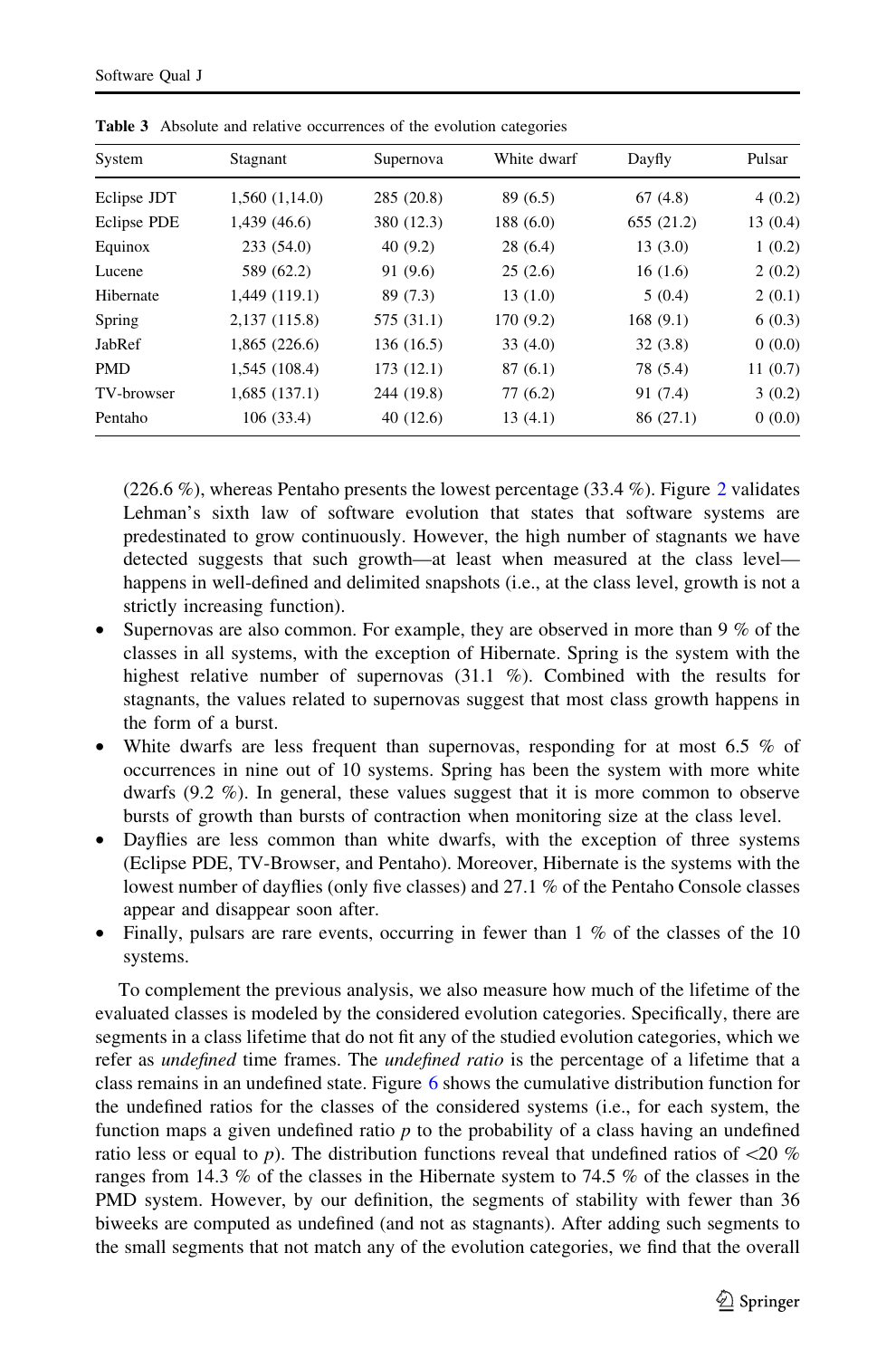<span id="page-11-0"></span>

Fig. 6 Cumulative distribution function for the percentage of undefined time frames

percentage of undefined states cannot be neglected. On the other hand, even using these criteria, the undefined segments do not outweight the categories considered in this paper.

## 4.4 Conclusions

Our findings for the first study show that four out of the five evolution categories (stagnants, supernovas, dayflies, and white dwarfs) are probable events, whereas pulsars are atypical events.

## 5 Impact on CK metrics

To answer our central question in this paper, this section describes a study that investigates the impact of the evolution categories proposed by Lanza on the values of common objectoriented metrics. Our goal is to evaluate possible correlations between the evolution categories and the evolution of class-level metrics assessing cohesion, coupling, and size. We start by describing the dataset employed in this second study and the adopted methodology. Finally, we present and discuss the results.

## 5.1 Dataset

In this second study, we will reuse the same systems from the first study. However, we restrict our analysis to the most common categories detected in the first study (i.e., stagnants, supernovas, white dwarfs, and dayflies). In our experiments, we use the CK metrics presented in Table [4,](#page-12-0) which is probably the most used metric suite to measure properties of object-oriented systems. The table also presents the software properties measured by the CK metrics, using the classification framework proposed by Briand et al. ([1996\)](#page-17-0). Although LCOM does not have a precise classification according to this framework, we classify it as a cohesion measure.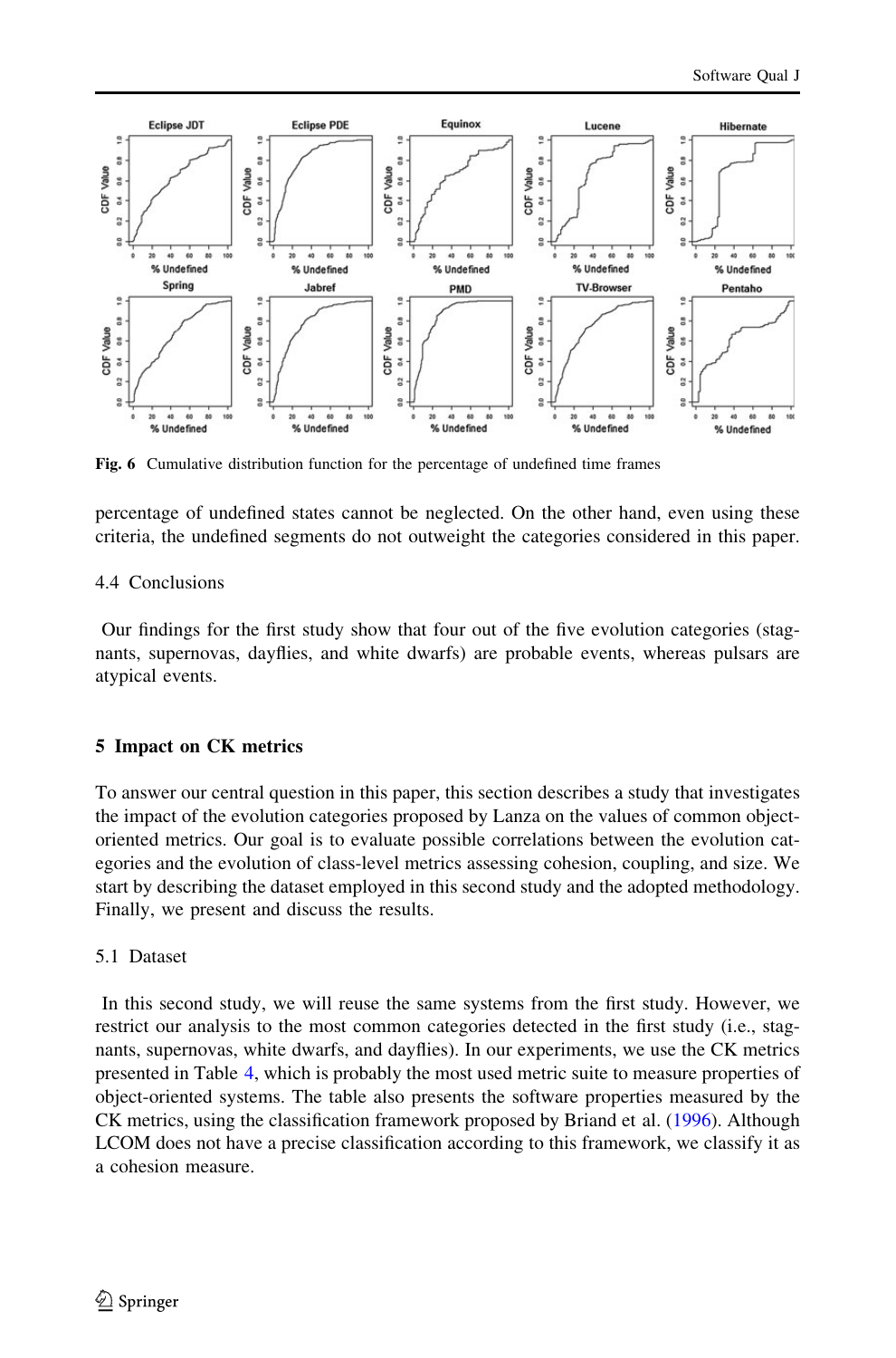<span id="page-12-0"></span>

| <b>Table 4 CK metrics</b> | Metric      | Description                 | Properties     |
|---------------------------|-------------|-----------------------------|----------------|
|                           | WMC         | Weighted method count       | <b>Size</b>    |
|                           | DIT         | Depth of inheritance tree   | Length         |
|                           | <b>RFC</b>  | Response for class          | Size, coupling |
|                           | NOC         | Number of children          | <b>Size</b>    |
|                           | <b>CBO</b>  | Coupling between objects    | Coupling       |
|                           | <b>LCOM</b> | Lack of cohesion in methods | Cohesion       |

#### 5.2 Methodology

This second study assumes the following predicates are available:

Supernova  $(M, C, t_1, t_2)$ Whitedwarf  $(M, C, t_1, t_2)$ Stagnant $(M, C, t_1, t_2)$ Dayfly  $(M, C, t_1, t_2)$ 

where  $M$  denotes the metric used to detect the behavior prescribed by the evolution category; C denotes the class with the behavior prescribed by the evolution category; and  $t_1$ and  $t_2$  denote the time frame in which the evolution category occurs. For example, supernova(LOC, C, 34, 38) asserts that class C behaves as a supernova—measured in terms of LOC, as defined in Sect. [2—](#page-1-0)in the time frame defined by biweeks 34 and 38.

The proposed predicates can also be applied to other metrics, besides LOC. For example, supernova(WMC,  $C$ , 34, 38) asserts that class C behaves as a supernovameasured in terms of WMC values—between biweeks 34 and 38. In other words, this predicate checks whether an explosion in the values given by WMC for this class happens between the mentioned biweeks. In general, we reuse the definitions from Sect. [2](#page-1-0) to detect the following behaviors associated with the values of CK metrics: rapid growth (supernova), rapid decrease (white dwarf), stability (stagnant), and limited observation (dayfly).

To evaluate the impact of the evolution categories measured in terms of LOC on the values of CK metrics, we rely on the notions of precision and recall. Figure 7 shows our definition for precision and recall of the impact of a given evolution category evol measured in terms of LOC in the values of a given metric  $M$ . The presented definition relies on two sets:

 $\mathit{precision}(evol,M) = \frac{\mid P(evol, M) \mid}{\mid T(evol, LOC \mid}$  $recall(evol, M) = \frac{|P(evol, M)|}{|T(evol, M)|}$ where  ${\cal T}$  and  ${\cal P}$  are sets defined as: •  $T(evol, M) =$  all the occurrences of  $evol(M, C, t_1, t_2)$ 

•  $P(evol, M) = \{ \; evol(LOC, C, t_1, t_2) \in T(evol, LOC) \mid evol(LOC, C, t_1, t_2) \rightarrow evol(M, C, t_1, t_2) \}$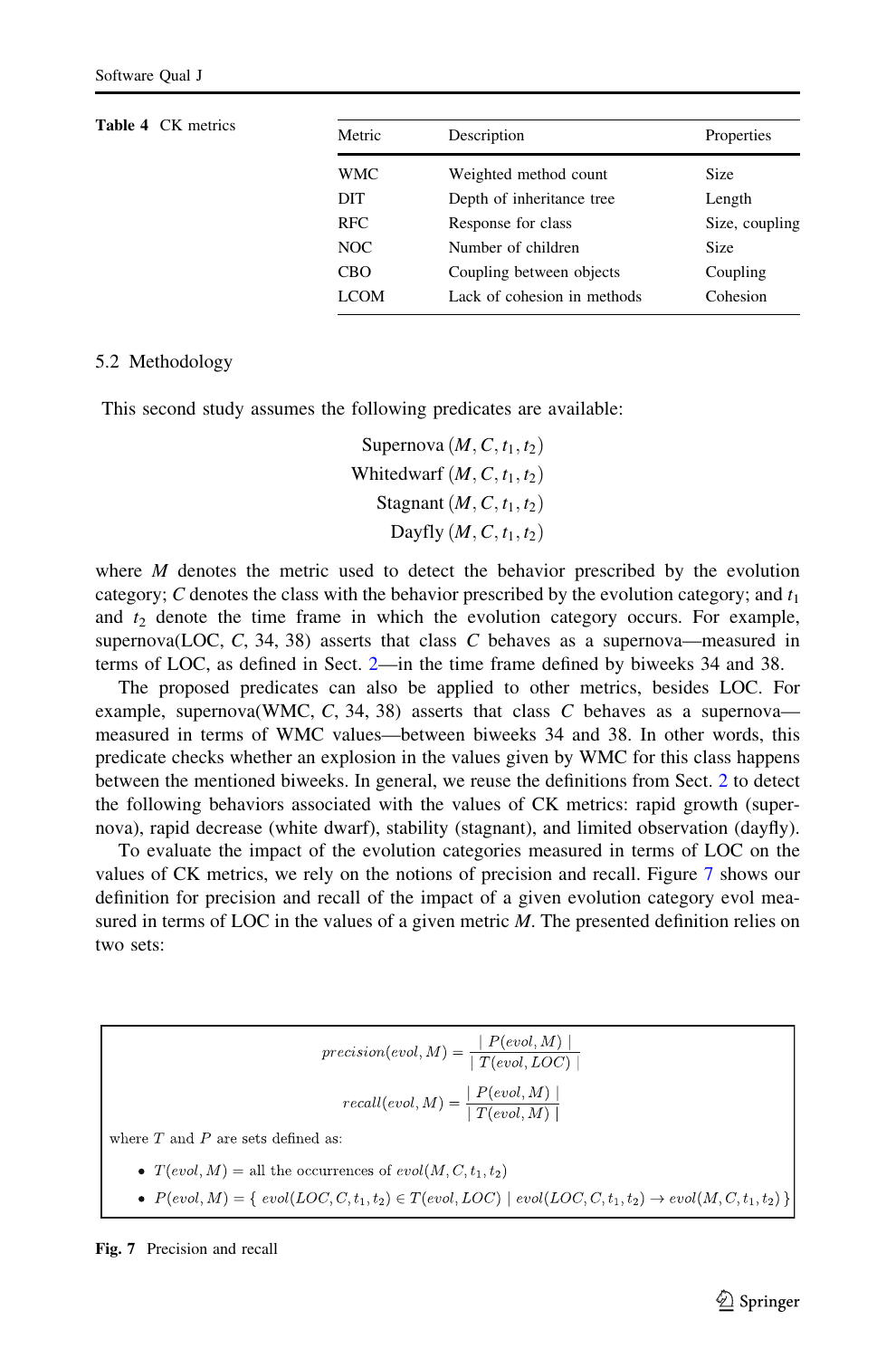- $T(\text{evol}, M)$ : set containing all the occurrences of a given evolution category evol measured in terms of the metric M;
- $P(\text{evol}, M)$ : set containing the occurrences of the evolution categories in  $T(\text{evol}, \text{LOC})$ that have caused an equivalent behavior in the values of the metric M. Therefore,  $P(\text{evol}, M) \subseteq T(\text{evol}, \text{LOC}).$

To illustrate this definition, suppose that in a given system, we have detected 100 supernovas in terms of LOC (i.e.,  $|T(\text{supernova}, \text{LOC})| = 100$ ) and 120 supernovas in terms of the CBO metric (i.e.,  $|T(\text{supernova}, \text{CBO})| = 120$ ); suppose also that 80 of the supernovas detected in terms of LOC have also been detected in terms of the CBO metric, for the same class and at the same time interval (i.e.,  $|P(\text{supernova}, \text{ CBO})| = 80$ ). Therefore, precision(supernova, CBO) =  $80/100$  and recall(supernova, CBO) =  $80/120$ .

To simplify analysis and provide a single model showing the correlation between LOC and CK metrics, we also rely on the F measure (or  $F_1$  score) that combines precision and recall in a single weighted average:

$$
F_1 \text{score} = 2 \times \frac{\text{precision} \times \text{recall}}{\text{precision} + \text{recall}}
$$

In the best case, precision = recall = 1.0 and therefore  $F_1$  score = 1.0. The worst case happens when precision = 0.0 or recall = 0.0, and therefore  $F_1$  score = 0.0.

## 5.3 Results

Tables 5, [6,](#page-14-0) and [7](#page-14-0) show the mean and the standard deviation (mean  $\pm$  standard deviation) for precision, recall, and  $F_1$  score calculated for each system. Suppose, for example, the supernova evolution category (evol's column) and the CBO metric (M's row). In this case, Table 5 shows that 38  $\pm$  7% of the supernovas measured in terms of LOC have shown the same behavior when measured in terms of CBO. Furthermore, Table [6](#page-14-0) shows that such supernovas both in terms of LOC and CBO represent 53  $\pm$  1 % of the supernovas measured only in terms of CBO. As presented in Table [7,](#page-14-0) when combined, these ratios result in a  $F_1$  score of 44  $\pm$  7 %.

More specifically, we can make the following observations about the results in Tables 5, [6](#page-14-0), and [7.](#page-14-0)

| M           | Evol            |                  |                 |                 |  |  |
|-------------|-----------------|------------------|-----------------|-----------------|--|--|
|             | Dayfly          | <b>Stagnants</b> | Supernova       | White dwarf     |  |  |
| <b>CBO</b>  | $1.00 \pm 0.00$ | $0.89 \pm 0.04$  | $0.38 \pm 0.07$ | $0.41 \pm 0.16$ |  |  |
| <b>LCOM</b> | $1.00 \pm 0.00$ | $0.98 \pm 0.01$  | $0.28 \pm 0.05$ | $0.20 \pm 0.09$ |  |  |
| <b>WMC</b>  | $1.00 \pm 0.00$ | $0.98 \pm 0.01$  | $0.70 \pm 0.10$ | $0.71 \pm 0.07$ |  |  |
| <b>RFC</b>  | $1.00 \pm 0.00$ | $0.93 \pm 0.04$  | $0.54 \pm 0.10$ | $0.62 \pm 0.14$ |  |  |
| DIT         | $1.00 \pm 0.00$ | $0.98 \pm 0.02$  | $0.02 \pm 0.01$ | $0.04 \pm 0.01$ |  |  |
| NOC         | $1.00 \pm 0.00$ | $0.98 \pm 0.01$  | $0.01 \pm 0.01$ | $0.00 \pm 0.00$ |  |  |

**Table 5** Precision results (mean  $\pm$  SD)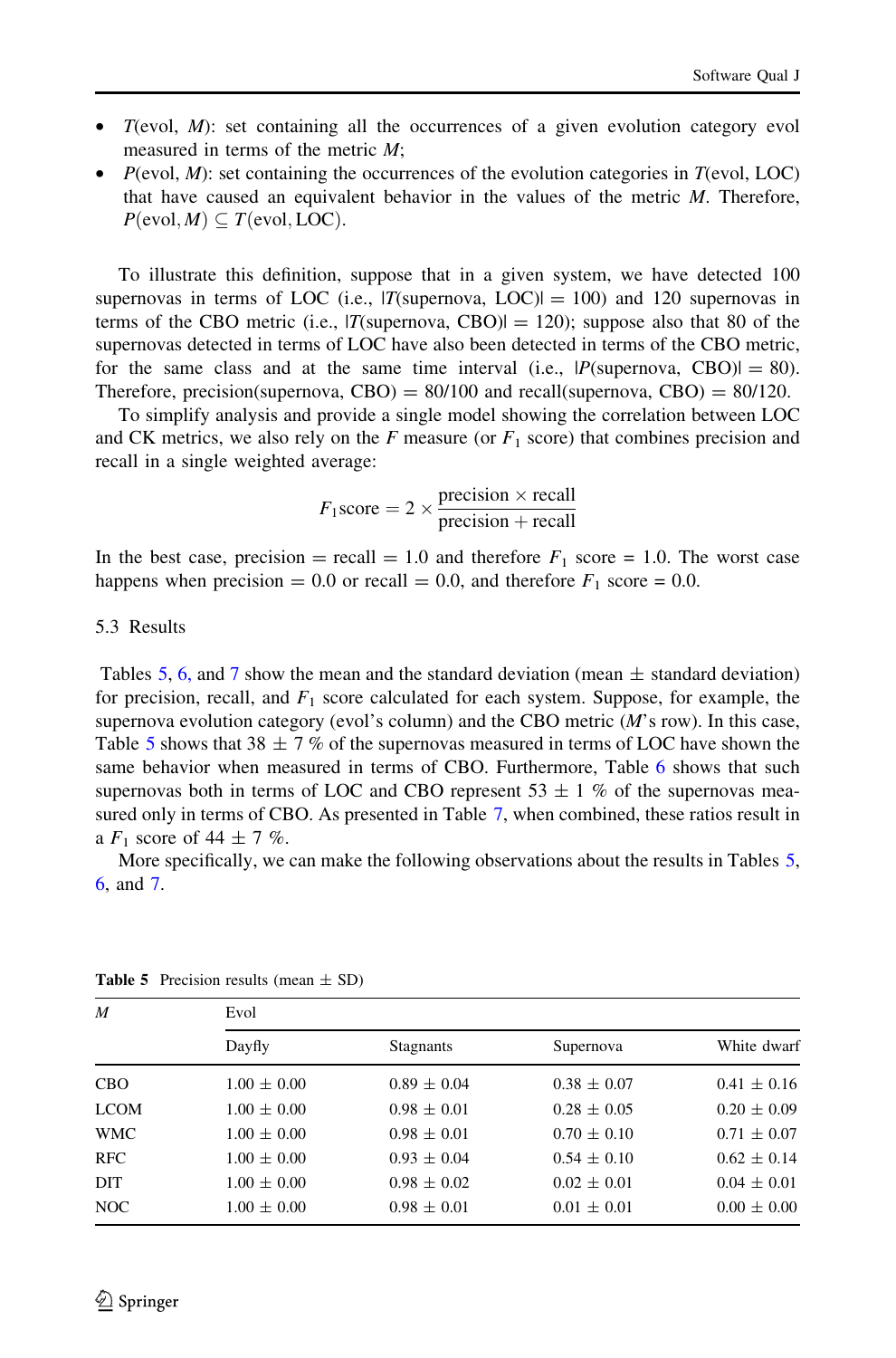| M           | Evol            |                  |                 |                 |  |  |
|-------------|-----------------|------------------|-----------------|-----------------|--|--|
|             | Dayfly          | <b>Stagnants</b> | Supernova       | White dwarf     |  |  |
| <b>CBO</b>  | $1.00 \pm 0.00$ | $0.84 \pm 0.06$  | $0.53 \pm 0.01$ | $0.52 \pm 0.13$ |  |  |
| <b>LCOM</b> | $1.00 \pm 0.00$ | $0.75 \pm 0.08$  | $0.26 \pm 0.08$ | $0.21 \pm 0.11$ |  |  |
| <b>WMC</b>  | $1.00 \pm 0.00$ | $0.89 \pm 0.04$  | $0.70 \pm 0.07$ | $0.72 \pm 0.07$ |  |  |
| <b>RFC</b>  | $1.00 \pm 0.00$ | $0.90 \pm 0.05$  | $0.68 \pm 0.09$ | $0.65 \pm 0.01$ |  |  |
| <b>DIT</b>  | $1.00 \pm 0.00$ | $0.63 \pm 0.11$  | $0.08 \pm 0.08$ | $0.13 \pm 0.31$ |  |  |
| NOC         | $1.00 \pm 0.00$ | $0.62 \pm 0.12$  | $0.10 \pm 0.12$ | $0.14 \pm 0.31$ |  |  |

<span id="page-14-0"></span>**Table 6** Recall results (mean  $\pm$  SD)

**Table 7**  $F_1$  score results (mean  $\pm$  SD)

| M           | Evol            |                  |                 |                 |  |  |
|-------------|-----------------|------------------|-----------------|-----------------|--|--|
|             | Dayfly          | <b>Stagnants</b> | Supernova       | White dwarf     |  |  |
| <b>CBO</b>  | $1.00 \pm 0.00$ | $0.86 \pm 0.04$  | $0.44 \pm 0.07$ | $0.46 \pm 0.11$ |  |  |
| <b>LCOM</b> | $1.00 \pm 0.00$ | $0.85 \pm 0.05$  | $0.27 \pm 0.05$ | $0.20 \pm 0.10$ |  |  |
| <b>WMC</b>  | $1.00 \pm 0.00$ | $0.93 \pm 0.03$  | $0.70 \pm 0.07$ | $0.72 \pm 0.06$ |  |  |
| <b>RFC</b>  | $1.00 \pm 0.00$ | $0.91 \pm 0.03$  | $0.60 \pm 0.08$ | $0.64 \pm 0.08$ |  |  |
| DIT         | $1.00 \pm 0.00$ | $0.77 \pm 0.08$  | $0.03 \pm 0.02$ | $0.06 \pm 0.06$ |  |  |
| NOC         | $1.00 \pm 0.00$ | $0.76 \pm 0.09$  | $0.02 \pm 0.03$ | $0.01 \pm 0.01$ |  |  |

## 5.3.1 Dayflies

As expected, in the case of dayflies, the precision and recall rates have always been  $1.00 \pm 0.00$ . In other words, we can check the lifetime of a class by looking the values of its size or the values of any of the considered CK metrics. In fact, when the class did not exist in any of the considered biweeks, we denoted this fact by using the value  $-1$  for any of the mentioned metrics.

#### 5.3.2 Stagnants

The  $F_1$  scores for stagnants are  $>0.85 \pm 0.05$  for CBO, LCOM, WMC, and RFC. Therefore, changes in a class that have no impact in its size usually do not impact the mentioned metrics. Finally, stagnants in terms of LOC usually imply that they are stagnant in terms of DIT and NOC (precision above  $0.98 \pm 0.02$ ), but the reverse implication is less frequent (recall  $< 0.63 \pm 0.11$ ).

## 5.3.3 Supernovas and white dwarfs

First, we have observed some level of correspondence between supernovas and white dwarfs in terms of CBO, WMC, and RFC and the same events in terms of LOC (recall ranging from 0.52  $\pm$  0.13 to 0.72  $\pm$  0.07). In other words, on average, more than 52 % of the sudden explosions or contractions in the values of such metrics occur due to similar events in terms of LOC. On the other hand, the reverse implication is less common, since the precision results have been less than or equal to the recall ratios. Second, there is less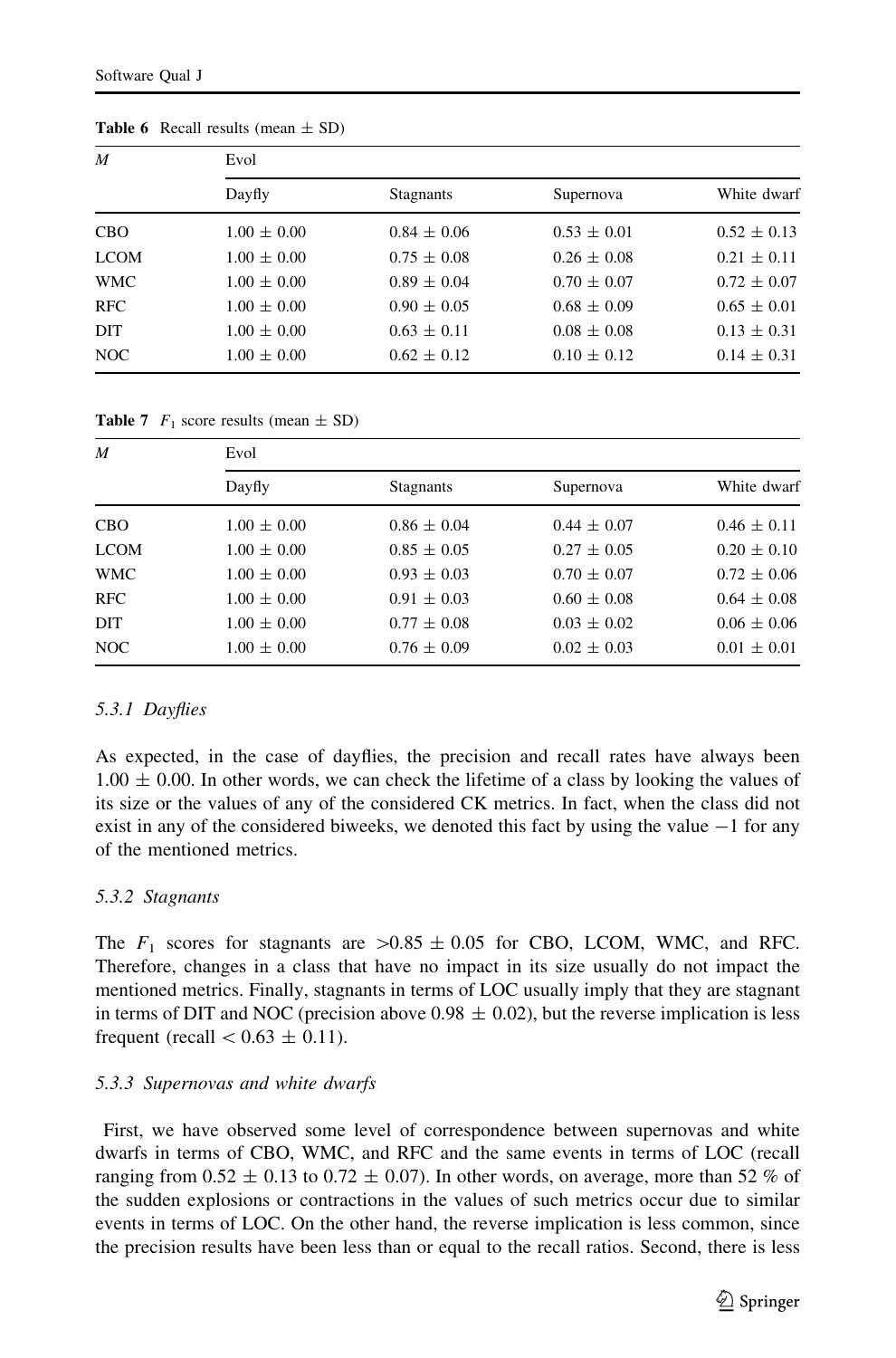<span id="page-15-0"></span>correspondence between LOC-based supernovas and white dwarfs and the same events in terms of LCOM ( $F_1$  score = 0.27  $\pm$  0.05). Finally, the results show a lack of correspondence between supernovas and white dwarfs in terms of LOC and in terms of metrics designed to measure inheritance relations, such as DIT and NOC  $(F_1)$  score inferior or equal to  $0.06 \pm 0.06$ ). For example, due to a supernova, the size of the class core.index.DiskIndex from Eclipse JDT has increased from 842 to 1271 LOC in the interval of a single biweek. However, the values of DIT and NOC remained constant.

We summarize our findings in this second study in the following way:

- The evolution categories have an important impact in the values of the following CK metrics: CBO (a coupling measure), WMC (a size measure, according to Briand et al. ([1996\)](#page-17-0)), and RFC (both a coupling and size measure). In other words, it is possible to make reliable predictions on changes in the levels of these metrics by monitoring the occurrence of the evolution categories (recall ranging from  $0.52 \pm 0.13$  to  $0.72 \pm 0.07$ .
- There is an impact of the evolution categories on cohesion, as measures by LCOM, but it is more limited ( $F_1$  score inferior to 0.27  $\pm$  0.05). Specifically, the results show that the following changes in classes are common: (a) changes with an important effect in LCOM values, but not in the class size (e.g., minor changes that make the methods in the class access new fields), (b) changes that have an important effect in LOC values, but not in LCOM values (e.g., major changes that do not affect the set of the fields accessed by the changed methods).
- There is no impact of the categories considered in the study on metrics designed to capture properties associated to inheritance. Stated otherwise, it is not possible to infer changes in inheritance by observing only the evolution categories.

# 6 Threats to validity

As common to empirical studies in software engineering, we cannot assure that our results generalize beyond the specific systems we have evaluated. To minimize this threat concerning the external validity of the study, we rely on a dataset carefully designed by a researcher not directly related to our study. Moreover, we extend this dataset with six wellknown open-source systems. In total, the dataset of our study includes 10 systems, although two of them—Eclipse JDT and Eclipse PDE—are part of the same high-level project. We also highlight that any generalization attempt must be confined to systems written in statically typed, object-oriented languages. Finally, our evaluation relies on large systems, with hundreds of classes and tens of thousands of LOC. Hence, it is possible that our findings do not apply to small systems.

# 7 Related work

The evolution categories proposed by Lanza were first described in his study on using evolution matrices to visualize the evolution of object-oriented software systems (Lanza [2001\)](#page-18-0). Rows in evolution matrices represent classes, whereas columns denote versions of the target system. Each cell encodes two metrics at a time: its height scales to the number of instance variables (NIV) of the class denoted by the containing row, and its width is proportional to the number of methods (NOM) in the same class. Lanza evaluates evolution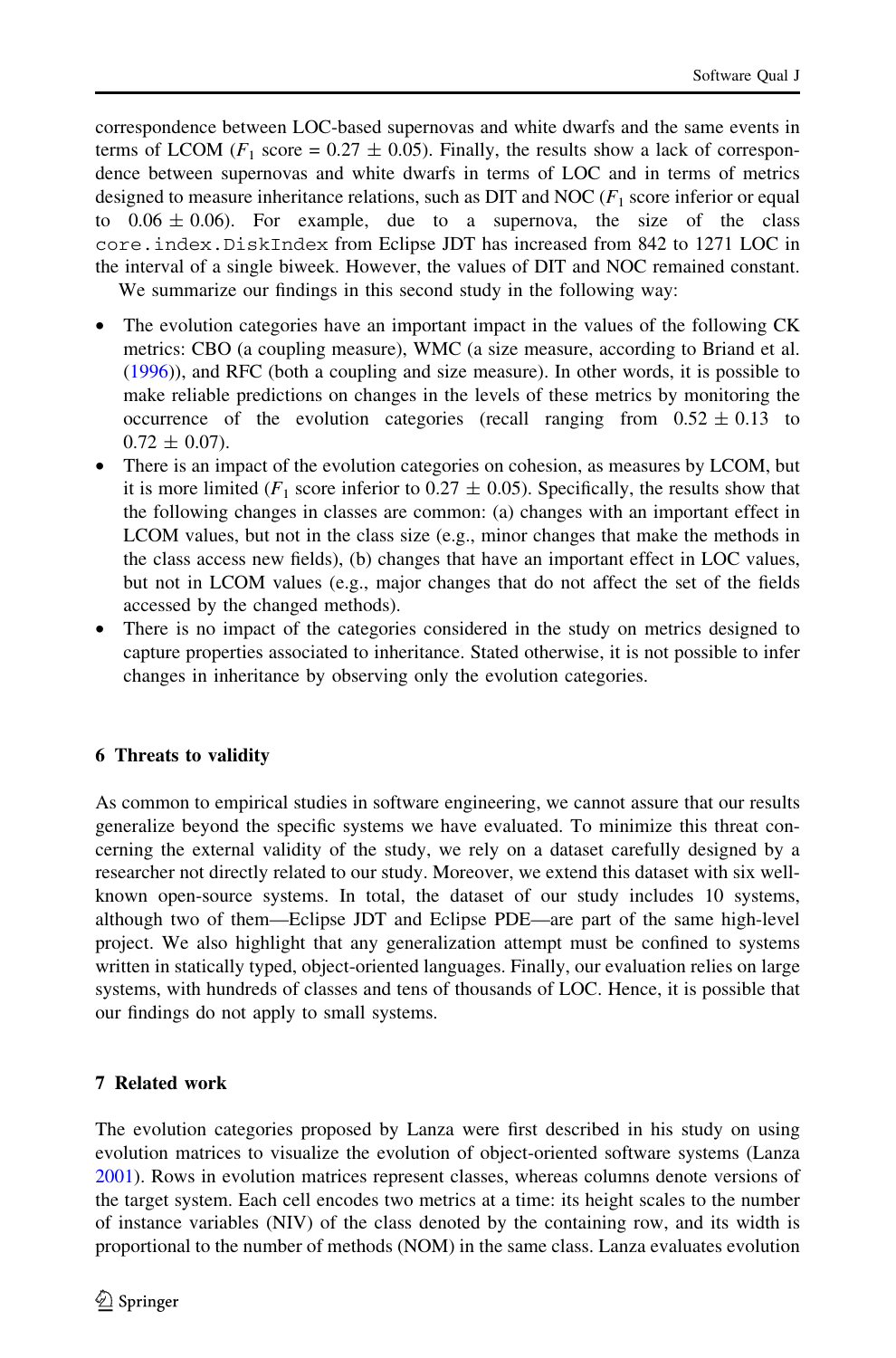matrices using two Smalltalk systems, in which supernovas, white dwarfs, pulsars, stagnants, and dayfly classes are visually identified in terms of NIV and NOM. The evaluated systems, however, are not representative of industrial-strength object-oriented systems.

Lanza and Ducasse ([2003\)](#page-18-0) propose the use of polymetric views, which contrary to Lanza's evolution matrices, can encode up to five metrics measurements. A polymetric view is a graph representing a given relationship between source code entities (e.g., classes), where nodes encode metric measurements by means of colors, position, and size. Colors are in gray scale, with white standing as the least value and black the maximum metric measurement. Positions are  $(x \text{ and } y)$  coordinates, and node size encodes two measurements by its size and width. Polymetric views are designed to assist developers in understanding the structure and the design quality of software systems, along with information on how these two properties evolve over time. The authors argue that such an approach help detecting evolution patterns in terms of class, method, and attribute metrics, but excluded CK metrics from their analysis.

Godfrey and Tu ([2000](#page-17-0)) study the Linux Kernel and its evolution over 96 versions, showing that it follows a super-linear rate, contradicting Lehman and Turki's hypothesis of an inverse square growth rate (Lehman et al. [1998](#page-18-0)). Israeli and Feitelson perform a larger study, with the analysis of 810 Linux kernel releases over 14 years (Israeli and Feitelson [2010\)](#page-18-0). Their analysis suggests that the kernel agrees with Lehman's Law of Software Evolution. In particular, the authors report strong evidence toward continuing growth and change laws, but anecdotal evidence of the self-regulation and feedback system laws. Gonzalez-Barahona et al. [\(2009\)](#page-17-0) study the evolution of the Debian Linux distribution, opposed to studies focusing on the kernel alone, and point out that the package mean size in Debian is often constant across stable releases. However, the number of packages and the LOC size of the distribution (the sum of all LOC in each source file) doubles at each release. They also find that 7 % of packages from version 2.0 are still present in version 4.0, and that around 18 % of such packages remained unchanged (something we would characterize as a stagnant behavior).

Herraiz and Hassan ([2010\)](#page-18-0) investigate the correlation between LOC and other software metrics. In particular, the authors analyze how LOC/SLOC measurement of C files in Arch Linux packages correlates with McCabe's control flow complexity and Halstead's metrics. Overall, they find a high correlation  $(\geq 84 \%)$  between size and Halstead's metrics, but an average correlation (60 %) between SLOC and McCabe's cyclomatic complexity for non-header files. Finally, a low correlation between McCabe's complexity and SLOC/LOC is present. As discussed by the authors, this is expected, as header files do not contain control flow information. Similar results are reported in Herraiz et al. [\(2007\)](#page-17-0), but with FreeBSD as a subject of analysis. Altogether, these works measure correlations between metric values taken from a single version of the target systems, which are restricted to the domain of operating systems. Opposed to that, we use different versions of the systems in our experiments, thus taking into account the temporal variations over the metric values. Furthermore, our target systems comprise a rich set of applications from different domains.

El Emam et al. [\(2001](#page-17-0)) points out the potential confounding effect of class size on CK metrics when predicting fault-proneness (El Emam et al. [2001](#page-17-0)). Subramanyan and Krishnan further investigates such effect (Subramanyam and Krishnan [2003](#page-18-0)), but opposed to Eman, show a strong association of defects to a subset of CK metrics, even after controlling for size. Their results, however, are dependent on the programing language. In future work, we also intend to investigate correlations between evolution categories and bugs, similar to the ones we investigate regarding CK metrics.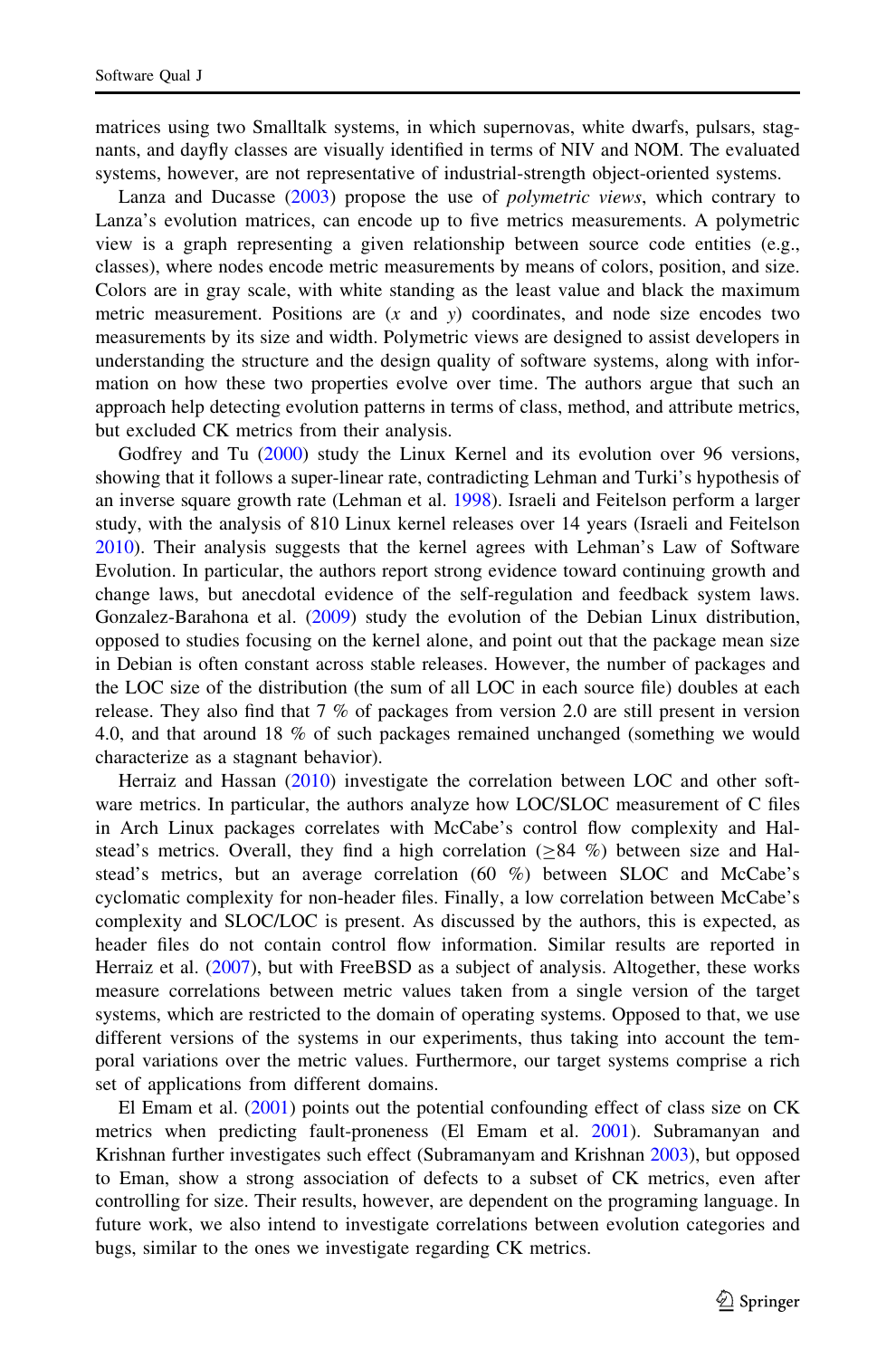## <span id="page-17-0"></span>8 Conclusions

Our findings from the studies reported in this paper can be summarized as follows:

- The first study (Sect. [4](#page-7-0)) shows that stagnants, supernovas, white dwarfs, and dayflies are probable events in the lifetime of classes.
- The second study (Sect. [5\)](#page-11-0) shows that by monitoring only the occurrence of the evolution categories, we can make reliable predictions of the values of metrics designed to measure coupling (CBO), both coupling and size (RFC), size (WMC), and to a less extent cohesion (LCOM). On the other hand, there is no connection between the evolution categories considered in the paper and properties derived from inheritance relations (as measured by NOC and DIT metrics).

As further work, we have the following plans: (a) to consider external software quality metrics, such as number of warnings raised by static analysis tools (Araujo et al. 2011) and number of bugs (Hora et al.  $2012$ ), (b) to consider the use of evolution categories as an independent variable in bug prediction models (Couto et al. 2012), (c) to investigate how software evolution categories in general (and their particular relations to software metrics as investigated in this paper) can be incorporated in software quality monitoring tools and models.

The dataset with the software metrics time series used in this paper is available at: [http://java.llp.dcc.ufmg.br/sqj2013.](http://java.llp.dcc.ufmg.br/sqj2013)

Acknowledgments This research has been supported by the grants from FUNDEP/Santander, CAPES, FAPEMIG, and CNPq. We thank Marco D'Ambros for making the dataset with the historical values of the OO metrics publicly available and Andre Hora and Nicolas Anquetil for helping us with the Moose platform.

#### **References**

- Araujo, J. E., Souza, S., & Valente, M. T. (2011). Study on the relevance of the warnings reported by java bug-finding tools. IET Software, 5(4), 366–374.
- Briand, L. C., Morasca, S., & Basili, V. R. (1996). Property-based software engineering measurement. IEEE Transactions on Software Engineering, 22(1), 68–86.
- Chidamber, S. R., & Kemerer, C. F. (1994). A metrics suite for object oriented design. IEEE Transactions on Software Engineering, 20(6), 476–493.
- Couto, C., Araujo, J. E., Silva, C., & Valente, M. T. Static correspondence and correlation between field defects and warnings reported by a bug finding tool. Software Quality Journal (to appear).
- Couto, C., Silva, C., Valente, M. T., Bigonha, R., & Anquetil, N. (2012). Uncovering causal relationships between software metrics and bugs. In 16th European conference on software maintenance and reengineering (CSMR), pp. 223–232.
- D'Ambros, M., Lanza, M., & Robbes, R. (2010). An extensive comparison of bug prediction approaches. In 7th working conference on mining software repositories (MSR), pp. 31–41.
- El Emam, K., Benlarbi, S., Goel, N., & Rai, S. N. (2001). The confounding effect of class size on the validity of object-oriented metrics. IEEE Transactions on Software Engineering, 27, 630–650.
- Godfrey, M. W., & Tu, O. (2000). Evolution in open source software: A case study. In International conference on software maintenance (ICSM), pp. 131–142.
- Gonzalez-Barahona, J. M., Robles, G, Michlmayr, M., Amor Juan, J., & German, D. M. (2009) Macro-level software evolution: A case study of a large software compilation. Empirical Software Engineering, 14, 262–285.
- Herraiz, I., González-Barahona, J. M., & Robles, G. (2007). Towards a theoretical model for software growth. In International workshop on mining software repositories, p. 21.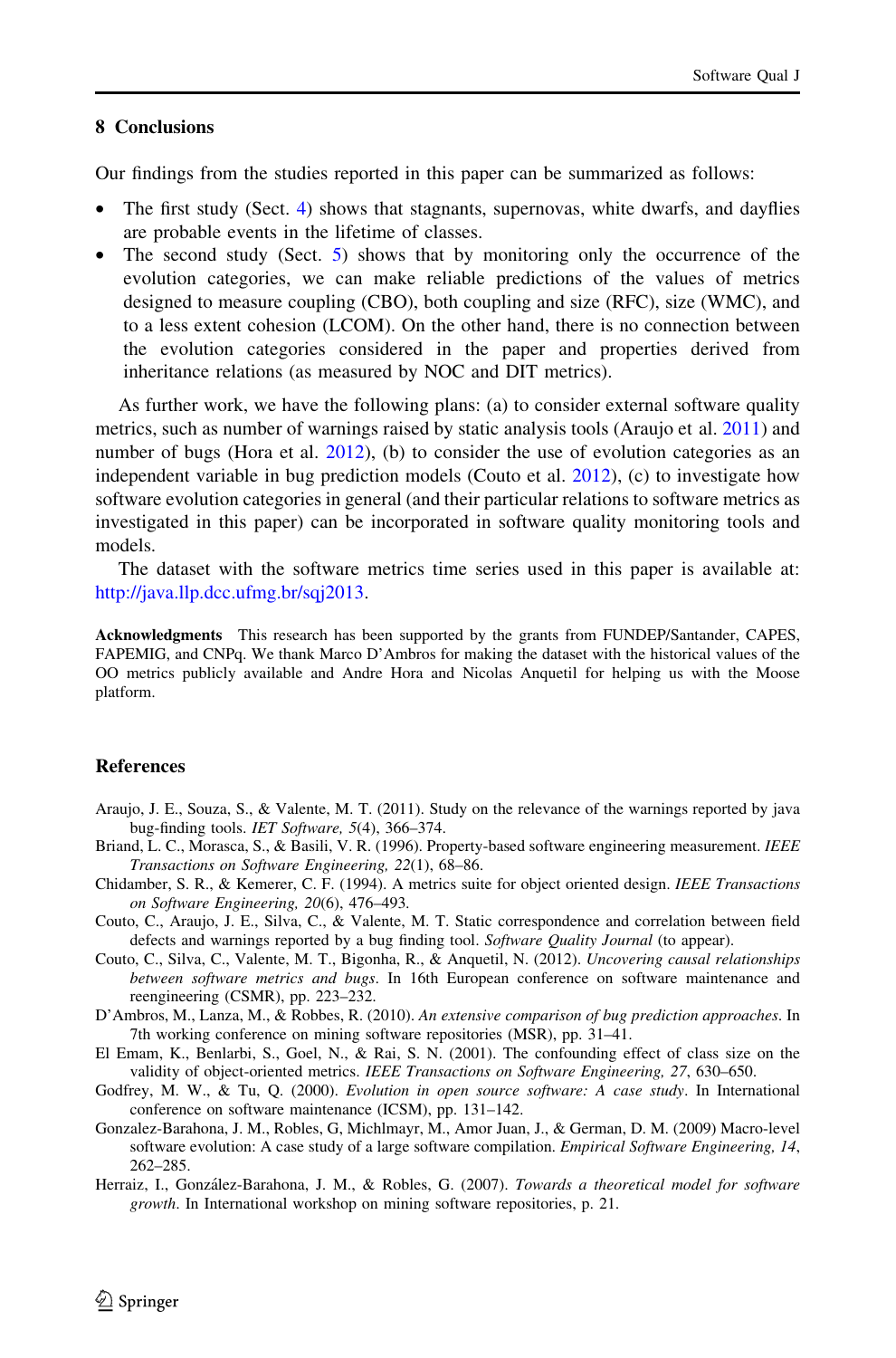- <span id="page-18-0"></span>Herraiz, I., & Hassan, A. E. (2010). Making software: What really works, and why we believe it? In I. Herraiz (Ed.), Beyond lines of code: Do we need more complexity metrics? (pp. 435–451). Sebastopol, CA: O'Reilly Media.
- Hora, A., Anquetil, N., Ducasse, S., Bhatti, M. U., Couto, C., Valente, M. T., & Martins, J. (2012). BugMaps: A tool for the visual exploration and analysis of bugs. In 16th European conference on software maintenance and reengineering (CSMR), pp. 523–526.
- Israeli, A., & Feitelson, D. G. (2010). The linux kernel as a case study in software evolution. Journal of Systems and Software, 83(3), 485–501.
- Lanza, M. (2001). The evolution matrix: Recovering software evolution using software visualization techniques. In 4th international workshop on principles of software evolution (IWPSE), pp. 37–42.
- Lanza, M., & Ducasse, S. (2003). Polymetric views—A lightweight visual approach to reverse engineering. IEEE Transactions on Software Engineering, 29, 782–795.
- Ledyard Stebbins, G. (1950). Variation and evolution in plants. New York: Columbia University Press.
- Lehman, M. M., Perry, D. E., & Ramil, J. F. (1998). Implications of evolution metrics on software maintenance. In International conference on software maintenance (ICSM), pp. 208–217.
- Lehman, M. M., Ramil, J. F., Wernick, P. D., Perry, D. E., & Turski, W. M. (1997). Metrics and laws of software evolution-the nineties view. In 4th international software metrics symposium, pp. 20–32.
- Lo, A. W., Mamaysky, H., & Wang, J. (2000). Foundations of technical analysis: Computational algorithms, statistical inference, and empirical implementation. Journal of Finance, 40, 1705–1765.
- Mens, T., Fernandez-Ramil, J., & Degrandsart, S. (2008). The evolution of eclipse. In International conference on software maintenance (ICSM), pp. 386–395.
- Pagel, M. (1999). Inferring the historical patterns of biological evolution. Nature, 401(6756), 877–884.
- Subramanyam, R., & Krishnan, M. S. (2003). Empirical analysis of CK metrics for object-oriented design complexity: Implications for software defects. IEEE Transactions on Software Engineering, 29, 297–310.

#### Author Biographies



Henrique Rocha is a PhD student in the Computer Science Department at the Federal University of Minas Gerais, Brazil. He is also a lecturer at COTEMIG and UNIPAC. His research interests include software engineering, software maintenance and evolution, programming languages, digital games, and game theory. Rocha has a master's degree in Electrical Engineering from the Pontifical Catholic University of Minas Gerais, Brazil.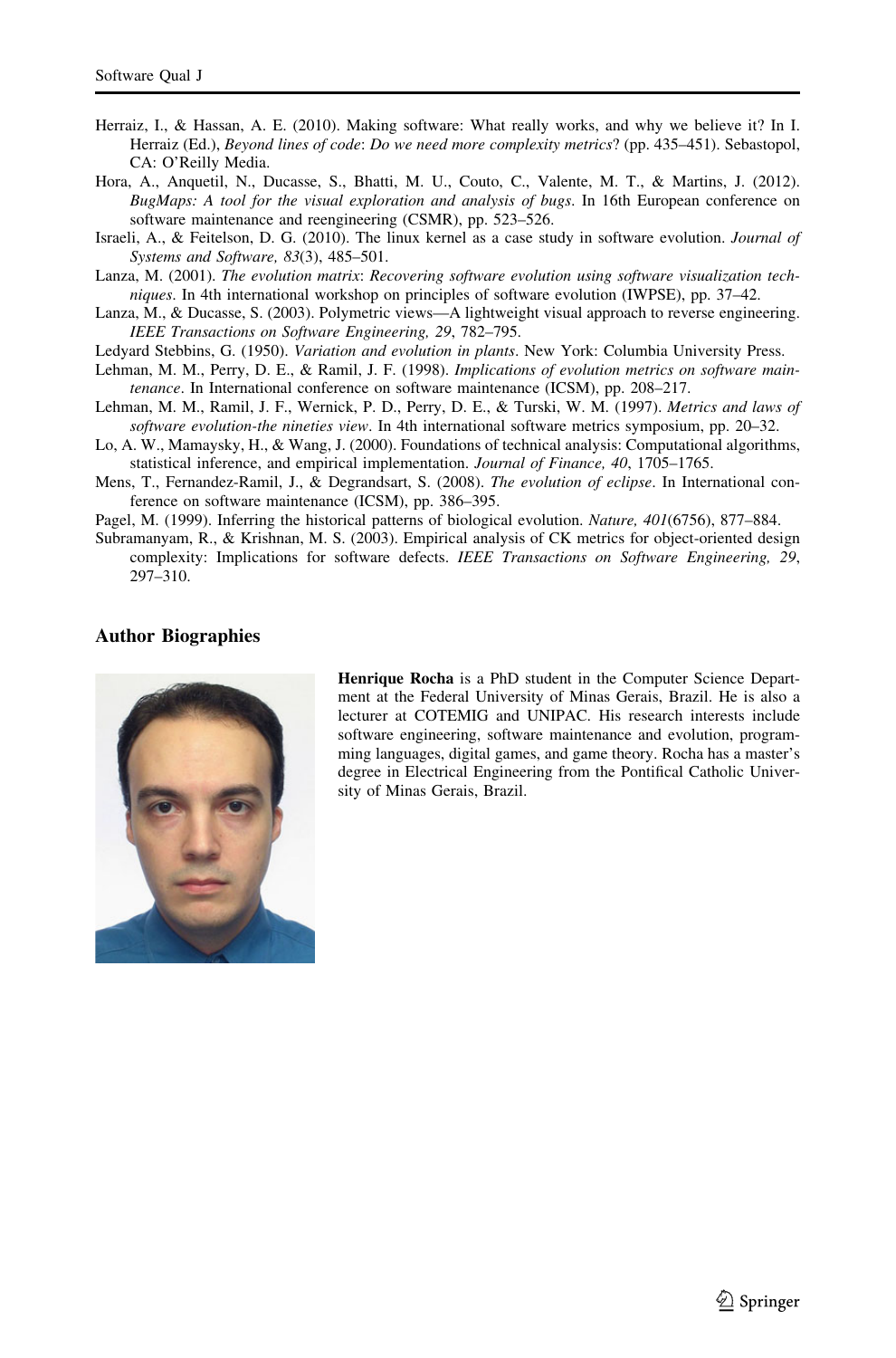

Cesar Couto is a PhD student in the Computer Science Department at the Federal University of Minas Gerais, Brazil. He is also a lecturer in the Department of Computing at CEFET-MG, Brazil. His research interests include software maintenance and evolution, software quality, and programming languages. Couto has a master's degree in Computer Science from the Federal University of Minas Gerais.



Cristiano Maffort is a PhD student in the Computer Science Department at the Federal University of Minas Gerais, Brazil. He is also a lecturer in the Department of Computing at CEFET-MG, Brazil. His research interests include software architecture and software maintenance and evolution. Maffort has a master's degree in Informatics from the Pontifical Catholic University of Minas Gerais, Brazil.



Rogel Garcia is a Master's student in the Computer Science Department at the Federal University of Minas Gerais, Brazil. His current research interests are in the interplay between software architecture and workflow management systems. Garcia is also a software architect consultant and the leading architect of an open source framework for web applications, called Next (<http://www.nextframework.org>).